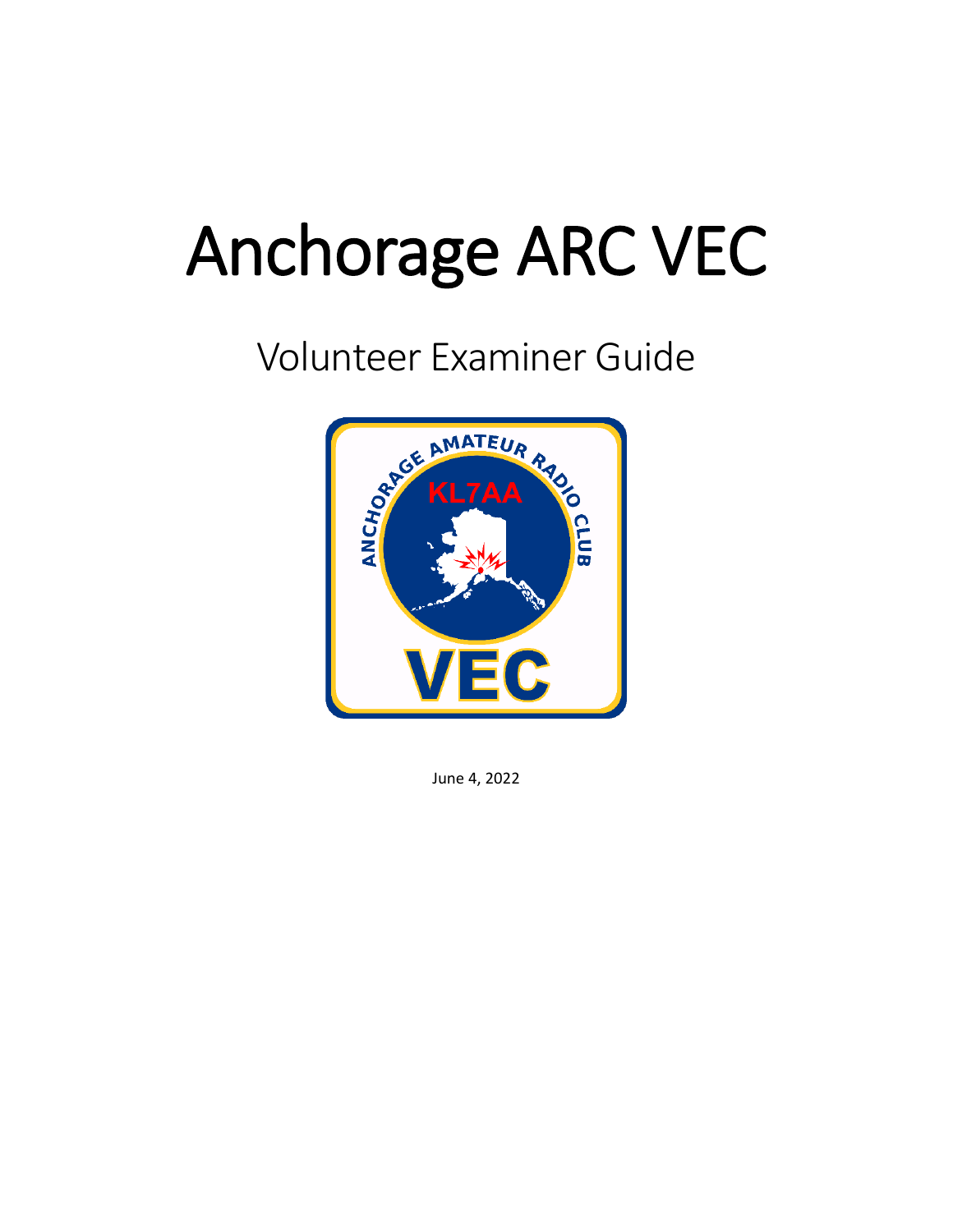# Table of Contents

| $\mathbf{1}$   |       | Introduction                                           | 4  |
|----------------|-------|--------------------------------------------------------|----|
|                | 1.1   | <b>Contact Information</b>                             | 4  |
|                | 1.2   | Overview                                               | 4  |
|                | 1.3   | Mission                                                | 4  |
|                | 1.4   | <b>Core Values</b>                                     | 5  |
|                | 1.5   | Compliance                                             | 5  |
| $\overline{2}$ |       | <b>Organizational Structure</b>                        | 6  |
|                | 2.1   | Anchorage ARC VEC                                      | 6  |
|                | 2.2   | <b>VEC Chairman</b>                                    | 6  |
|                | 2.3   | Teams and Leadership                                   | 7  |
|                | 2.4   | Session Mangers and Lead VEs                           | 7  |
|                | 2.5   | Requirements to Serve as a Session Manager and Lead VE | 7  |
|                | 2.6   | Duties and Responsibilities of Session Managers        | 7  |
|                | 2.7   | Lead VE                                                | 8  |
|                | 2.8   | Failure to Comply                                      | 8  |
| 3              |       | Sessions                                               | 8  |
|                | 3.1   | Who May Administer Examinations?                       | 8  |
|                | 3.2   | Fees                                                   | 9  |
|                | 3.3   | <b>Scheduling Examination Sessions</b>                 | 9  |
|                | 3.4   | Number of VEs Required and Prohibited Practices        | 10 |
|                | 3.5   | <b>Examination Day</b>                                 | 10 |
|                | 3.6   | What Applicants Need to Bring                          | 11 |
| 4              |       | <b>Examination Application Process</b>                 | 11 |
| 5              |       | <b>Testing Session Procedures</b>                      |    |
|                | 5.1   | General                                                |    |
|                | 5.2   | Applicant Identification                               | 12 |
|                | 5.2.1 | Applicants Aged 18 and Over                            | 12 |
|                | 5.2.2 | Applicants Under the Age of 18                         | 12 |
|                | 5.3   | Federal Registration Number and Applicant Address      | 12 |
|                | 5.3.1 | <b>Federal Registration Number</b>                     | 12 |
|                | 5.3.2 | <b>Applicant Address</b>                               | 13 |
|                | 5.4   | The "Felony" Question                                  | 13 |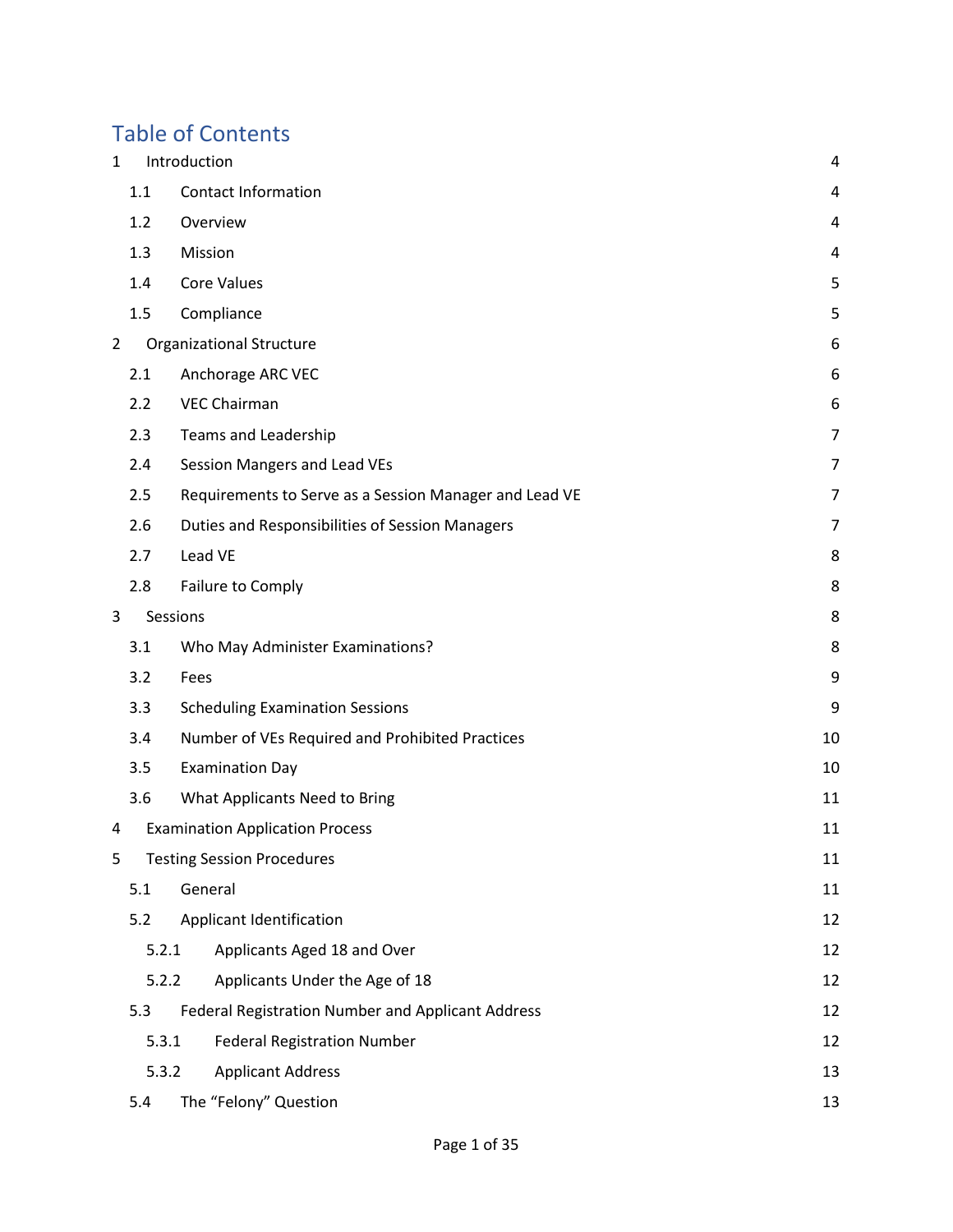|   | 5.5   |         | Accommodating Additional Examinees on Test Day             | 13 |
|---|-------|---------|------------------------------------------------------------|----|
|   | 5.6   |         | Examinations for Applicants with a Disability              | 13 |
|   | 5.7   |         | <b>Examination Initiation and VE Conduct</b>               | 14 |
|   | 5.7.1 |         | <b>Examination Delivery Method</b>                         | 14 |
|   | 5.7.2 |         | <b>Examination Initiation</b>                              | 14 |
|   | 5.7.3 |         | <b>VE Conduct</b>                                          | 14 |
|   | 5.8   |         | <b>Examination Composition</b>                             | 15 |
|   | 5.9   |         | <b>Order of Elements</b>                                   | 15 |
|   | 5.10  |         | Time Limits and Additional Examination Attempts            | 15 |
|   | 5.11  |         | After the Examination is Complete                          | 15 |
|   | 5.12  |         | Certificate of Successful Completion of Examination (CSCE) | 16 |
|   | 5.13  |         | Paper Upgrades                                             | 16 |
|   | 5.14  |         | <b>CSCEs and Renewals</b>                                  | 16 |
|   | 5.15  |         | Non-Exam-Related Filings                                   | 16 |
| 6 |       |         | <b>Remote Testing</b>                                      | 17 |
|   | 6.1   | General |                                                            | 17 |
|   | 6.2   |         | <b>International Applicants</b>                            | 17 |
|   | 6.3   |         | <b>Fully Remote Testing</b>                                | 17 |
|   | 6.3.1 |         | <b>Basic Requirements</b>                                  | 17 |
|   | 6.3.2 |         | Important Information on Fully Remote Testing              | 17 |
|   | 6.3.3 |         | Process Overview on Fully Remote Examinations              | 18 |
|   | 6.4   |         | Remote Testing with an Approved Proctor                    | 19 |
|   | 6.4.1 |         | <b>Basic Requirements</b>                                  | 19 |
|   | 6.4.2 |         | Who May Serve as a Proctor?                                | 19 |
|   | 6.4.3 |         | How Are Proctors Identified and Vetted?                    | 20 |
|   | 6.4.4 |         | Process Overview on Proctor Examinations                   | 20 |
| 7 |       |         | Information Required to Submit for VEC Processing          | 22 |
|   | 7.1   |         | Session Package Submission List                            | 22 |
|   | 7.2   |         | The Green Sheet                                            | 22 |
|   | 7.3   |         | <b>Checking Session Documentation</b>                      | 23 |
| 8 |       |         | <b>Expired Licenses and Exam Credit</b>                    | 24 |
|   | 8.1   |         | Expired License for Exam Element Credit                    | 24 |
|   | 8.2   |         | Valid Forms of Exam Element Credit for Expired Licenses    | 25 |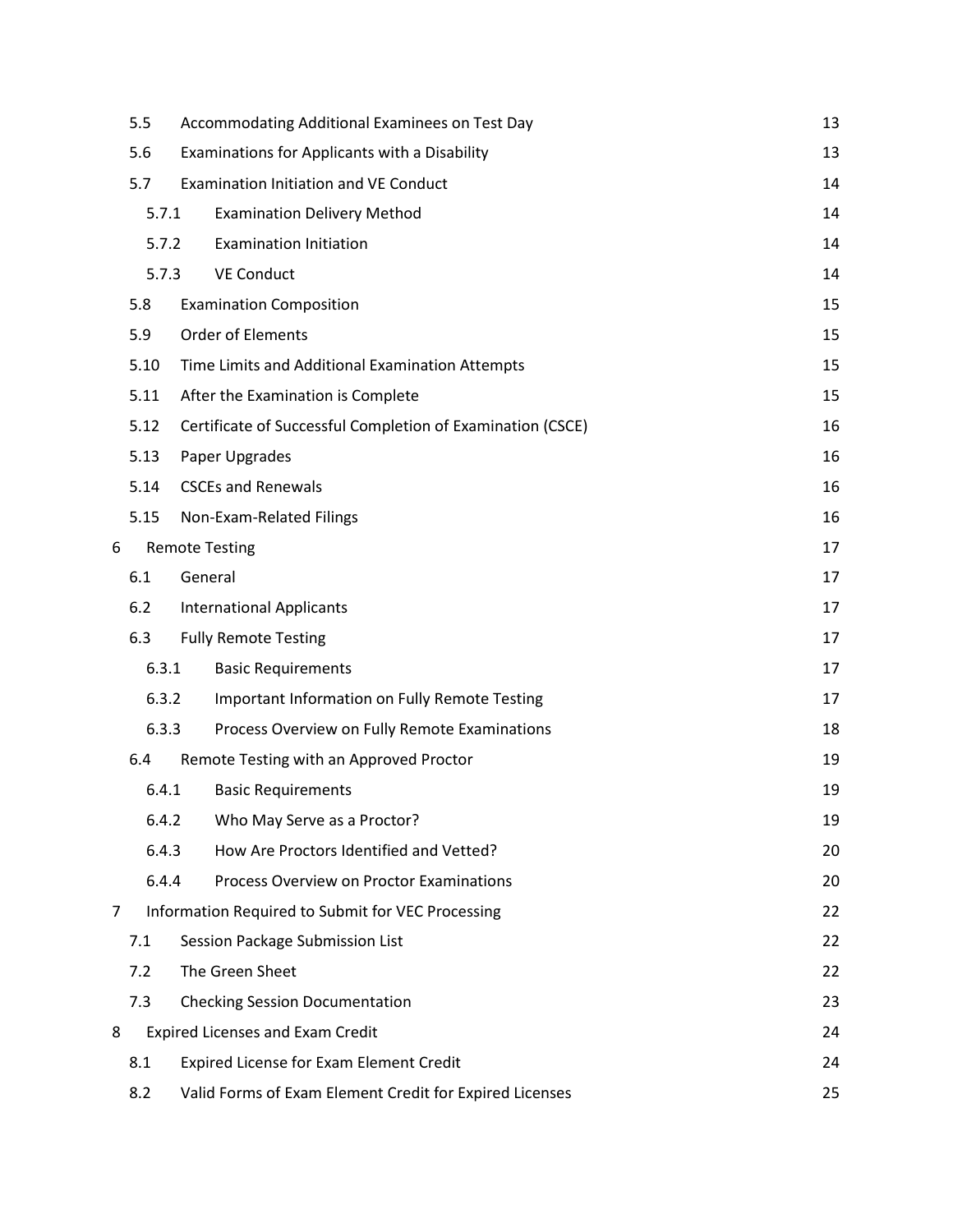| 8.3  | Pre-1987 Technician License "Grandfather" Element Credit           | 25 |
|------|--------------------------------------------------------------------|----|
| 8.4  | Valid Forms of Exam Element Credit for Pre-1987 Technician License | 26 |
| 8.5  | <b>CSCEs for Exam Element Credit</b>                               | 27 |
| 8.6  | FCC Rule Pertaining to Element Credit                              | 27 |
| 9    | Creating a New VE Team                                             | 27 |
| 10   | <b>Volunteer Examiner Accreditation</b>                            | 28 |
| 10.1 | Volunteer Examiner Requirements                                    | 28 |
| 10.2 | Applying to Become a Volunteer Examiner                            | 29 |
| 10.3 | Important Information About Maintaining Your VE Accreditation      | 30 |
| 10.4 | <b>Voluntary Accreditation Termination</b>                         | 30 |
| 11   | Processing Relicensing Applications at Exam Sessions               | 30 |
| 11.1 | General                                                            | 30 |
| 11.2 | Affidavit Forms and Verification of Facts                          | 31 |
| 12   | <b>Morse Code Examinations</b>                                     | 32 |
| 12.1 | Morse Code Requirements                                            | 32 |
| 12.2 | Morse Code Grading Structure                                       | 33 |
| 12.3 | Morse Code Certification                                           | 34 |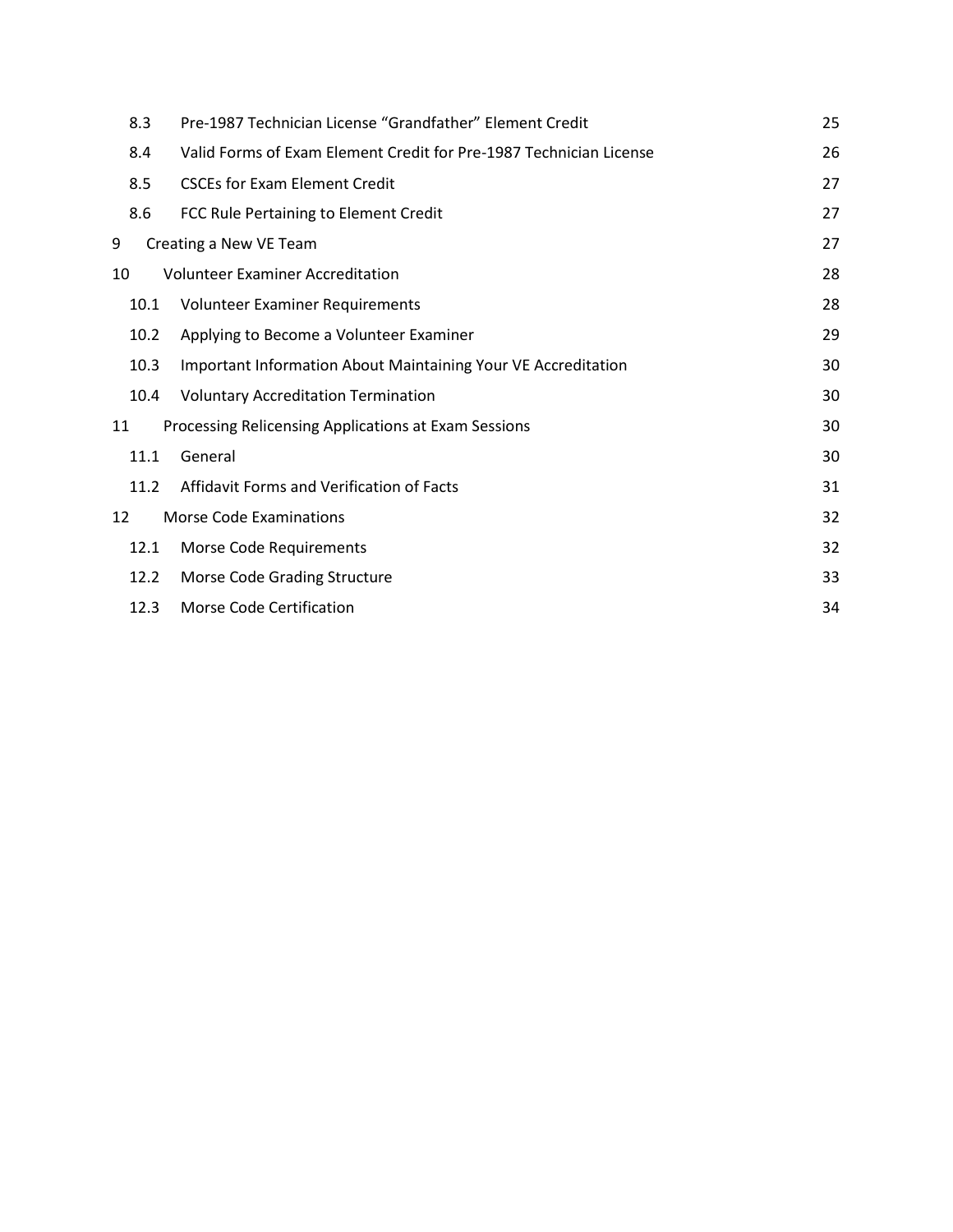### <span id="page-4-0"></span>1 Introduction

#### <span id="page-4-1"></span>1.1 Contact Information

Here is the contact information for the Anchorage Amateur Radio Club VEC Headquarters and VEC Chairman:

Kent Petty, KL5T Chairman, Anchorage ARC VEC PO Box 190192 Anchorage, AK 99519

Phone: 907.632.3963 E-mail: [vec@kl7aa.org](mailto:vec@kl7aa.org)

#### <span id="page-4-2"></span>1.2 Overview

The Anchorage Amateur Radio Club, Inc. Volunteer Examiner Coordinator (AARCVEC), hereinafter referred to as the "Anchorage ARC VEC", is one of 14 VECs that have entered into an agreement with the Federal Communications Commission (FCC) to serve as a VEC. [§97.521] While each VEC might share common goals, the policies, procedures, and instructions on how to achieve those goals will vary among the VECs.

The AARCVEC examining system is comprised of local teams that administer examinations to the examinees. Each team has a Session Manger (Lead) Volunteer Examiner (VE) who must be an Amateur Extra class licensee and who reports directly to the VEC Chairman. This strong person-to-person accountability helps maintain program integrity.

VEs provide an invaluable service to the amateur radio community. The AARCVEC takes great pride in being the first VEC in the country to administer a license exam after the program was inaugurated in 1984.

We only get one chance to make a first impression. We are the "face of amateur radio" for most people who arrive to take their first amateur radio exam and we should do everything possible to make them feel comfortable. A kind greeting to each applicant, accompanied with a smile, will go a long way to shake off some of the nervousness newcomers and even old-timers experience before an exam.

We should pride ourselves in being "user friendly". When an applicant arrives at a testing session, introduce yourself and engage him or her in light conversation. This is a great way to help reduce the amount of stress he or she may be feeling. Ask about their amateur radio experience, why they want to become a ham, how long they have been licensed, etc.

Everything each of us does during an exam session reflects upon all of us. Each AARCVEC certified VE must perform their duties in a dedicated, courteous, and professional manner throughout the exam session.

Each VE must perform their duties fairly, honestly, and accurately without favor or prejudice. Nothing we do individually or collectively should give the impression that we are doing otherwise.

#### <span id="page-4-3"></span>1.3 Mission

In accordance with the laws and agreements that set up the VEC system, the VEC's have been tasked with certain requirements. They are:

- To recruit, train and accredit a corps of VE's.
- To coordinate examination sessions as needed with accredited VE's.
- To inform VE's of additions, changes, and deletions to the VE program rules.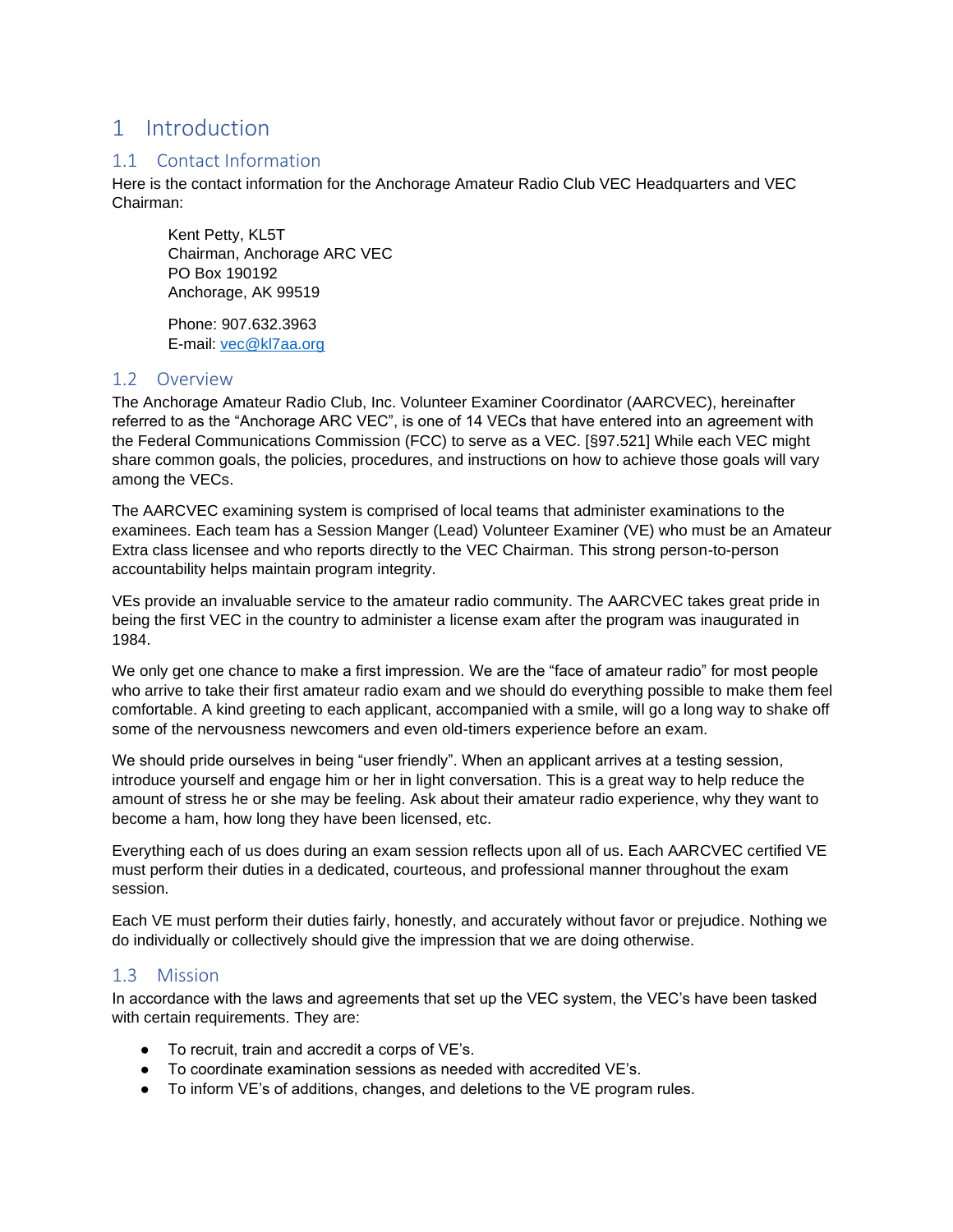- To provide a source of license testing materials (exams) for all VE teams accredited by the AARCVEC.
- To provide a source of requisite forms required to correctly document the entire examination process.
- To collect and archive successful applications, including all related documentation.
- To prepare and maintain records of each testing session, including passes, failures, etc.
- To screen, approve, and forward successful applications to the FCC for further processing and issuance of licenses.
- To resolve errors or defects in applications or documentation before the information is forwarded to the FCC.
- To monitor the activities in all testing sessions, including having the authority to invalidate a testing session and disaccredit VE's should the need arise.
- To assist in the development and/or revision of a common pool of test questions.
- To evaluate test questions for clarity, accuracy, and completeness, and forward the results of their evaluations and their recommendations for any changes to the VEC Question Pool Committee (QPC).

#### <span id="page-5-0"></span>1.4 Core Values

The AARCVEC operates under these core values:

- Compliance Compliance with the FCC rules and VEC policies.
- Communications Open, two-way, and responsive.
- Service Service to others before self.
- Respect Respect others at all times with heartfelt adherence to the Anchorage ARC non-discrimination policy
- Accountability Accountable for our actions at all times.
- Honesty/Integrity Honest with each other and with the people we serve.
- Knowledge Know and understand the current rules and policies that govern our duties, procedures, and responsibilities.
- Trust Trust in each other to perform our duties and responsibilities according to the FCC rules and VEC policies.
- Excellence Commitment to excellence in everything we do.
- Accessibility Being able to offer amateur radio license examinations to applicants anywhere.
- Approachability Being able to work with anyone, anywhere and at any time, regardless of the situation.
- Professionalism Commitment to going above and beyond the call of duty in service to our community.
- Sustainability Continued commitment to the modernization of amateur radio license examinations using cutting edge technology.

#### <span id="page-5-1"></span>1.5 Compliance

The policies, procedures, and instructions of the AARCVEC are unique to the AARCVEC. The policies, procedures and instructions contained herein supersede any other policies, procedures, and instructions contained in any other AARCVEC documents except the rules of the FCC. Only by coincidence may any or all other VEC's have policies, procedures, and instructions that are similar or the same as ours.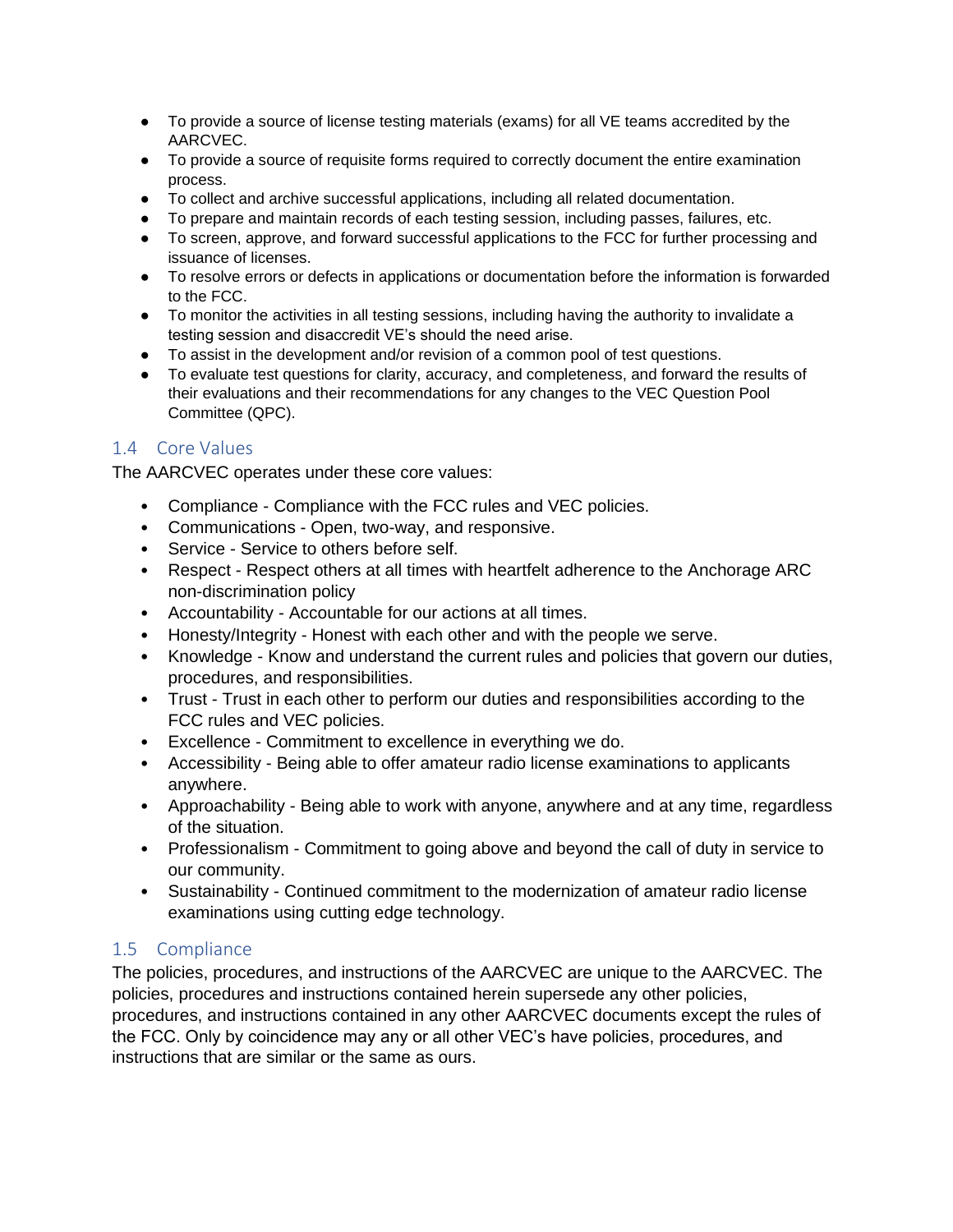The policies, procedures, and instructions of the AARCVEC augment, but do not diminish, the authority or the requirements of the rules and regulations of the FCC.

This document establishes the policies, procedures, and instructions of the AARCVEC, which are necessary to accomplish its mission and are applicable to all VE's accredited by the AARCVEC.

All VE's accredited by the AARCVEC must comply with the policies, procedures and instructions contained herein and the rules and regulations of the FCC.

The principal statutory authority for amateur radio license exams is CFR Title 47, Part 97, Subpart F - Qualifying Examination Systems, and is the foundation of the AARCVEC policies, procedures, and instructions regarding activities related to the amateur radio licensing system.

Each VEC adheres to the rules contained in Part 97. Several, if not all VEC's, have additional rules, policies, procedures, and instructions for preparing and administering amateur radio license exams. Some of these may be common among all VEC's while others are unique to a specific VEC.

The policies, procedures and instructions in this document apply to all VE's accredited by the AARCVEC. Each AARCVEC accredited VE, individually and collectively as a member of a team, agrees to comply with these instructions and policies and Part 97 while preparing, administering, and processing examinations coordinated by the AARCVEC. Additionally, teams will follow instructions of their Session Manager and the VEC Chairman.

Questions about the policies, procedures and instructions described in this document may be referred directly to a Session Manager or the AARCVEC Chairman.

## <span id="page-6-0"></span>2 Organizational Structure

#### <span id="page-6-1"></span>2.1 Anchorage ARC VEC

The AARCVEC is a function of the Anchorage Amateur Radio Club, Inc. (AARC) and is organized with a chairman, VE teams led by Session Managers, Lead VEs, and VEs. The AARCVEC is a member of the National Conference of Volunteer Examiner Coordinators (NCVEC) and operates as an independent VEC.

#### <span id="page-6-2"></span>2.2 VEC Chairman

The Chairman of the Anchorage ARC VEC is appointed by and at the pleasure of the Anchorage ARC Board of Directors. The AARC Board of Directors appoints the Chairman of the AARC VEC and maintains authority over the AARCVEC in matters related to its general scope of operations, dealings with third parties, and in any matters that may reflect upon the AARC, especially in those matters which may have an impact on the AARC's 501(c)(3) status.

The Anchorage ARC VEC Chairman is responsible for organizing, operating, and setting policies for the Anchorage ARC VEC in accordance with the rules and guidance of the FCC and the AARC.

The Chairman of the Anchorage ARC VEC provides monthly reports to the AARC Board of Directors which include monthly examination statistics, trends, major events and changes to the program, and dealings with external organizations. These reports are delivered to the President and Secretary prior to the following month's Board of Director's meeting so they may be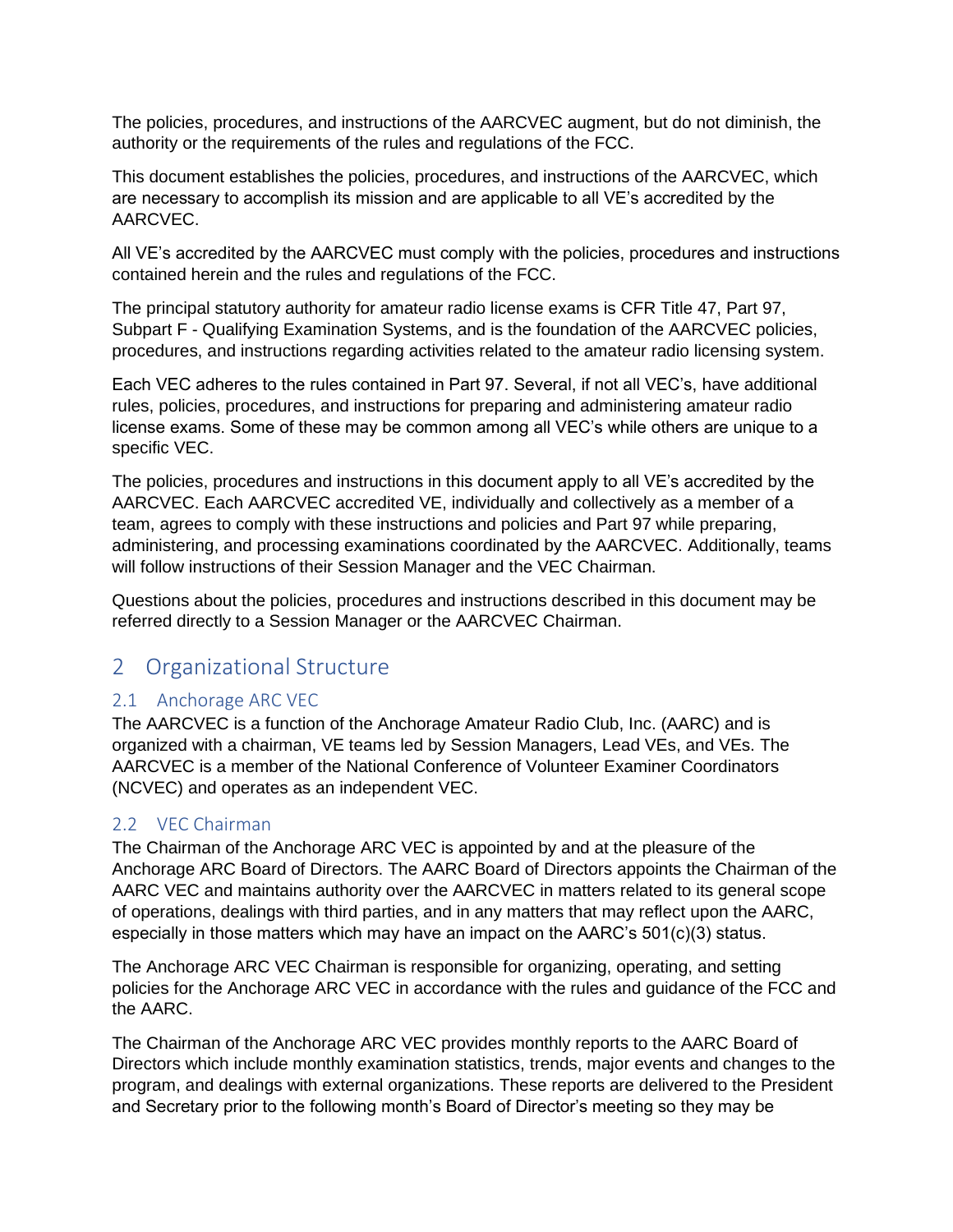included with the pre-meeting package as distributed by the Secretary. The Chairman shall make every effort to attend the monthly Board of Directors meetings in person or by telephone.

#### <span id="page-7-0"></span>2.3 Teams and Leadership

Anchorage ARC VEC VE teams are groups of VE's who are accredited by the Anchorage ARC VEC and are given permission to establish their team by the VEC Chairman. A VE team consists of at least 3 VE's, one of whom must be a VE holding an Amateur Extra class license and designated as the Session Manager / Lead VE.

#### <span id="page-7-1"></span>2.4 Session Mangers and Lead VEs

Session Managers are Anchorage ARC VEC accredited VE's who hold Amateur Extra Class licenses and are appointed or elected by the organization that sponsors testing, if appropriate. Session Managers are appointed by the VEC Chairman in the event a particular team is not sponsored by an amateur radio club or other organization. One VE at each session will be designated as the "contact" or "Lead VE"; this should be reflected on the "green sheet". If a Session Manager is leading an examination session, he/she is also the Lead VE for the session.

Lead VEs are responsible for assuring that all VE's at the session meet the requirements for administering exams at that session, including verifying that each VE is of an appropriate license class to administer a particular exam. This person is also responsible for assuring that all forms and exam materials are filled out correctly and promptly. They shall ensure that only VE's holding an Extra Class license are permitted access to Element 4 examination material and that only VE's holding an Extra Class or Advanced Class license are permitted access to Element 3 examination material.

#### <span id="page-7-2"></span>2.5 Requirements to Serve as a Session Manager and Lead VE

- Session Managers and Lead VEs are accredited as VE's by the Anchorage ARC VEC. [§97.513(a)]
- Session Managers and Lead VEs must hold an Amateur Extra class license.
- Session Managers may serve concurrently as administering VE's at exam sessions or may appoint Lead VEs for each session. [§97.513(a)] and [§97.513(c)]

#### <span id="page-7-3"></span>2.6 Duties and Responsibilities of Session Managers

- Session Managers conduct all transactions between the teams and the Anchorage ARC VEC Chairman. [§97.513(b)]
- Session Managers act as Lead VEs at exam sessions or may appoint a qualified VE as Lead VE.
- Session Managers are responsible for maintaining active contact with the Anchorage ARC VEC Chairman. Session Managers shall remain current on all Anchorage ARC VEC policies.
- Session Managers are responsible for administration and certification of amateur radio license examinations in accordance with Part 97 of the FCC Rules and policies set forth by the Anchorage ARC VEC.
- Session Managers are responsible for organizing examination sessions in accordance with the policies outlined in this Guide. In addition, Session Managers are to maintain a list of all accredited VEs in the area they serve and make every attempt to use all active VE's in their area to help those VE's maintain an understanding of our current policies and procedures.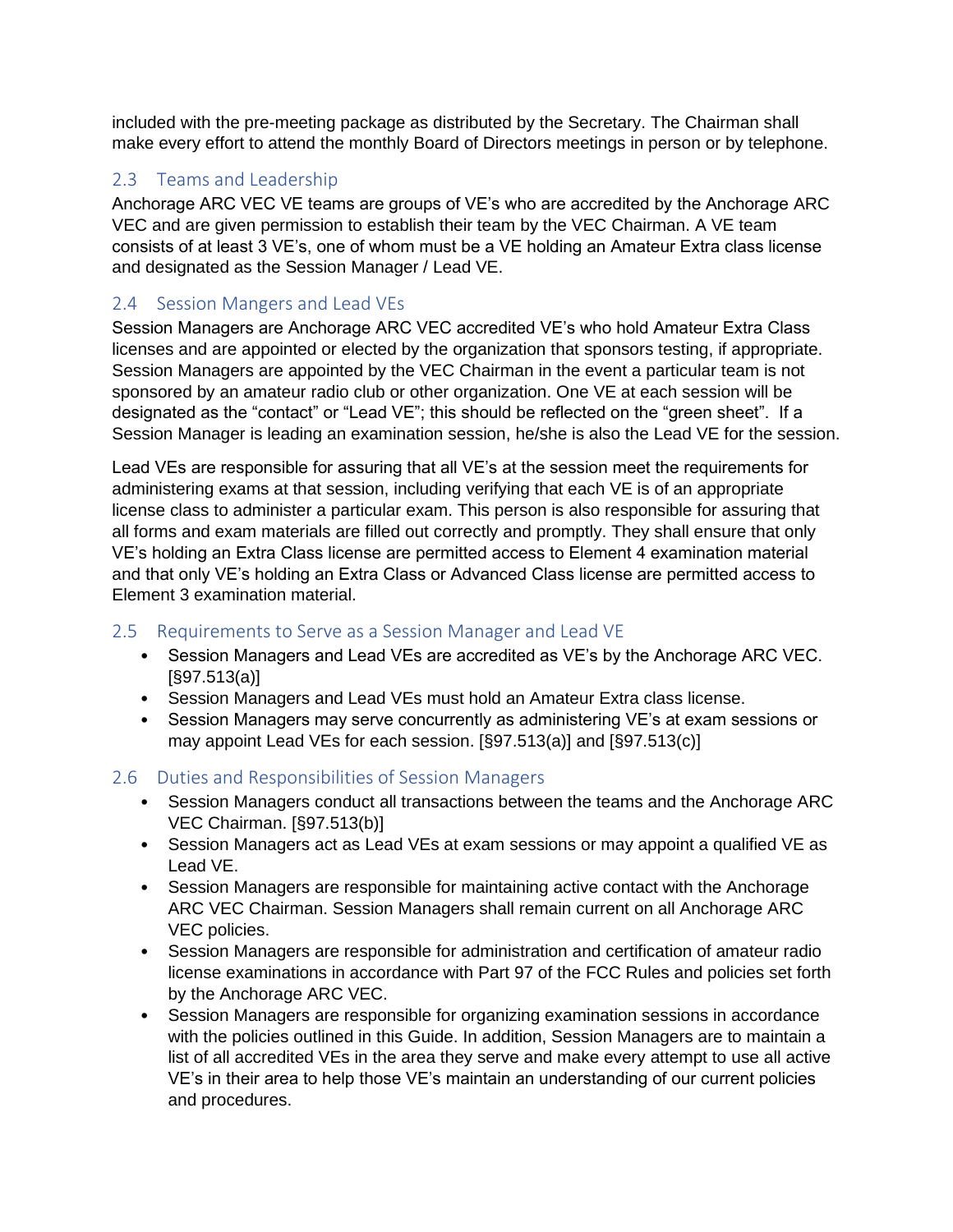- Session Managers may be asked to generate session data in electronic format for submission to the FCC. Should they be unable to do that, they will be required to ensure all session related documentation has been completed and sent to the VEC.
- Session Managers must ensure that all session electronic documents have been completed and submitted to the VEC as soon as possible after the session is completed.

#### <span id="page-8-0"></span>2.7 Lead VE

The Lead VE is the person in charge of and manages a specific examination session. This person may be the Session Manager, or another qualified VE as appointed by the Session Manager. [§97.513(a)]

#### <span id="page-8-1"></span>2.8 Failure to Comply

The certifying VE's are jointly and individually accountable for the proper administration of each examination element reported. The certifying VE's may delegate to other qualified VE's their authority, but not their accountability, to administer individual elements of an examination. [§97.509(i)]

No VE may administer or certify any examination by fraudulent means or for monetary or other consideration including reimbursement in any amount in excess of that permitted. Violation of this provision may result in the revocation of the grant of the VE's amateur station license and the suspension of the grant of the VE's amateur operator license.

[§97.509(e)] Failure to comply with the FCC rules and regulations, or the policies, procedures, and instructions of the Anchorage ARC VEC may result in the following:

- Suspension or complete revocation of the VE Team as determined by the Chairman of the Anchorage ARC VEC;
- Suspension or revocation of VE status as determined by the Chairman of the Anchorage ARC VEC;
- Suspension or revocation of the participating VE(s) license(s) by the FCC [§97.509(e)]; and
- Other penalties as determined appropriate by the FCC.

In addition to the above, the VEC Chairman may disaccredit VE's for:

- Intentional failure to comply with FCC rules and/or VEC policies;
- Repeated unintentional failure to comply with FCC rules and/or VEC policies;
- Lying;
- Failing to constantly monitor examinees at a session (i.e., playing on a computer, smartphone, tablet or reading); and
- Non-responsiveness to the Anchorage ARC VEC Chairman.

# <span id="page-8-2"></span>3 Sessions

#### <span id="page-8-3"></span>3.1 Who May Administer Examinations?

VE's holding a valid General, Advanced or Amateur Extra class amateur radio license may administer exams for the groups listed. At least 3 examiners holding the necessary license are required to administer an exam element. If all of the VE's at a session are NOT of the same license class, then only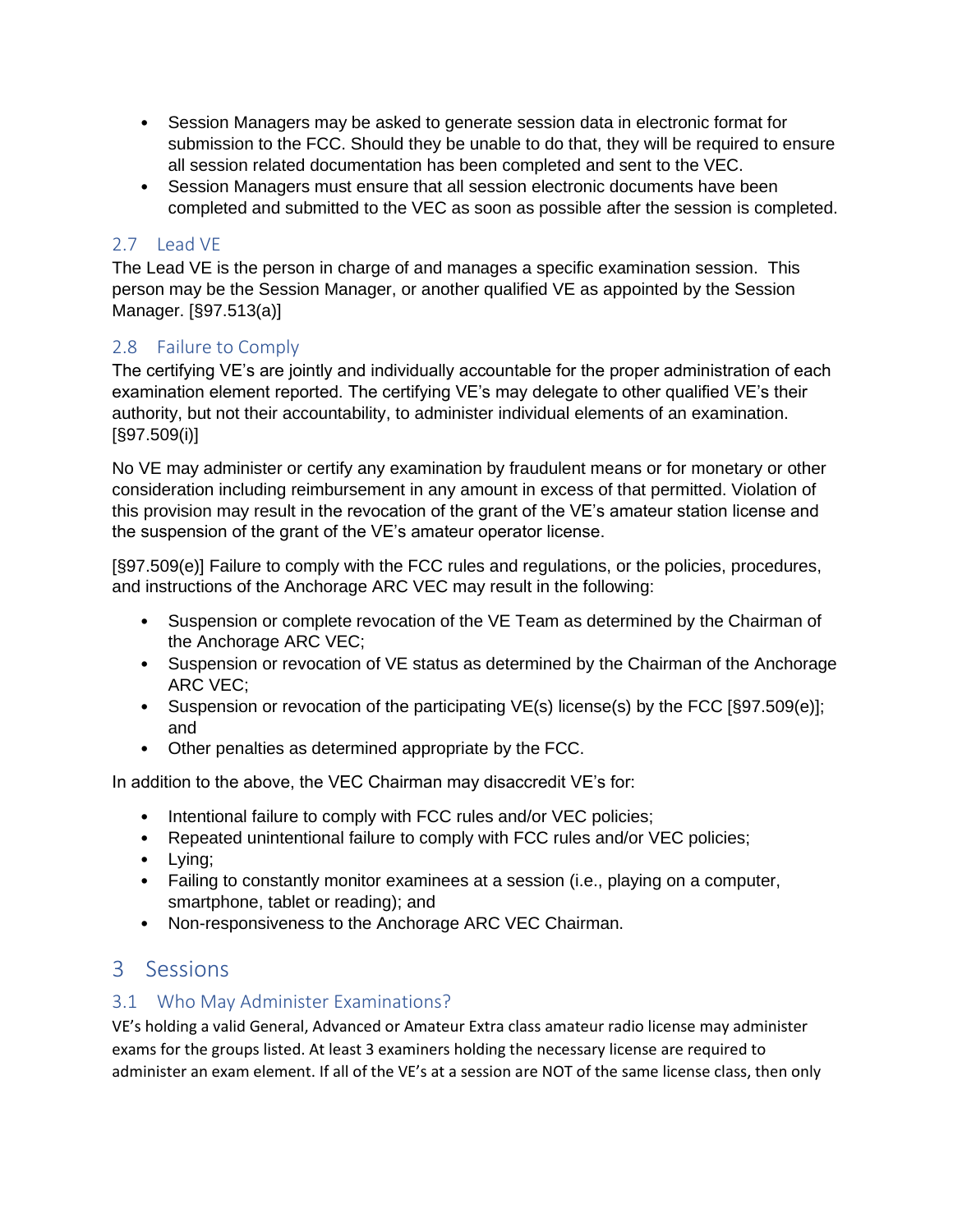those elements for which at least 3 qualified examiners are present may be given. The elements that can be administered by qualified VE's is below:

- Technician class (Element 2) license examinations may be administered by VE's holding a General, Advanced or Amateur Extra class license.
- General class (Element 3) license examinations may be administered by VE's holding an Advanced or Amateur Extra class license.
- Amateur Extra (Element 4) class license examinations may ONLY be administered by VE's holding an Amateur Extra class license.

#### <span id="page-9-0"></span>3.2 Fees

Almost all VEC's charge a nominal fee to cover the costs of operating their programs. This is permitted by the FCC rules that established the VEC program. The Anchorage ARC VEC charges a fee to cover the costs of the program as permitted by Part 97. The fee is periodically adjusted as costs of the program change.

This fee is intended to cover direct and indirect costs associated with operating the program. The fee allows the applicant to take as many examinations as is possible and practical at a single session in accordance with the other guidance contained in this document. The fee is good for the session indicated on the receipt and is not refundable.

Examiners accredited via the Anchorage ARC VEC are prohibited from charging examinees directly for any aspect of their testing. If an accredited VE incurs expenses related to operation of the Anchorage ARC VEC, they should first coordinate with the Chairman to ensure the expenditure is authorized, and if so, submit a request for reimbursement (with receipts) to the Treasurer of the Anchorage ARC.

VE Team Members are not permitted to accept payment for test sessions of any kind. Applicants must pay their test session fee on the Anchorage ARC website. If the applicant arrives at a test session and has failed to pay in advance, they may access a smart phone, computer, or other device to make payment in real-time, if it is available. Under no circumstance shall an applicant be permitted to sit for an examination unless it can be verified that the session fee has been paid.

#### <span id="page-9-1"></span>3.3 Scheduling Examination Sessions

Exams may be scheduled at any time. When practical the date, time, location, and contact information for the Lead VE should be publicly announced beforehand. This announcement may take any of several forms and should be available on the exam calendar at least 7 days before the session is to take place.

NOTE: If the session is a closed session (not available to walk-in's) then the exam session need not be publicized. Reasons for closed sessions might be that it is for one or more handicapped applicants who have special requirements, or as part of a ham radio class, etc.

Regularly scheduled exam sessions do not require additional notice to the public. Given that applicants are required to pay a fee for examination sessions in advance, there should be few walk-in applicants. However, if a walk-in applicant shows up on time, space is available, they are able to pay the session fee and complete the required electronic documents, they should be permitted to test. Since prepaid session fees are required, this is effectively pre-registration for a session. This is one way to be sure that at least some minimum number of applicants will be present.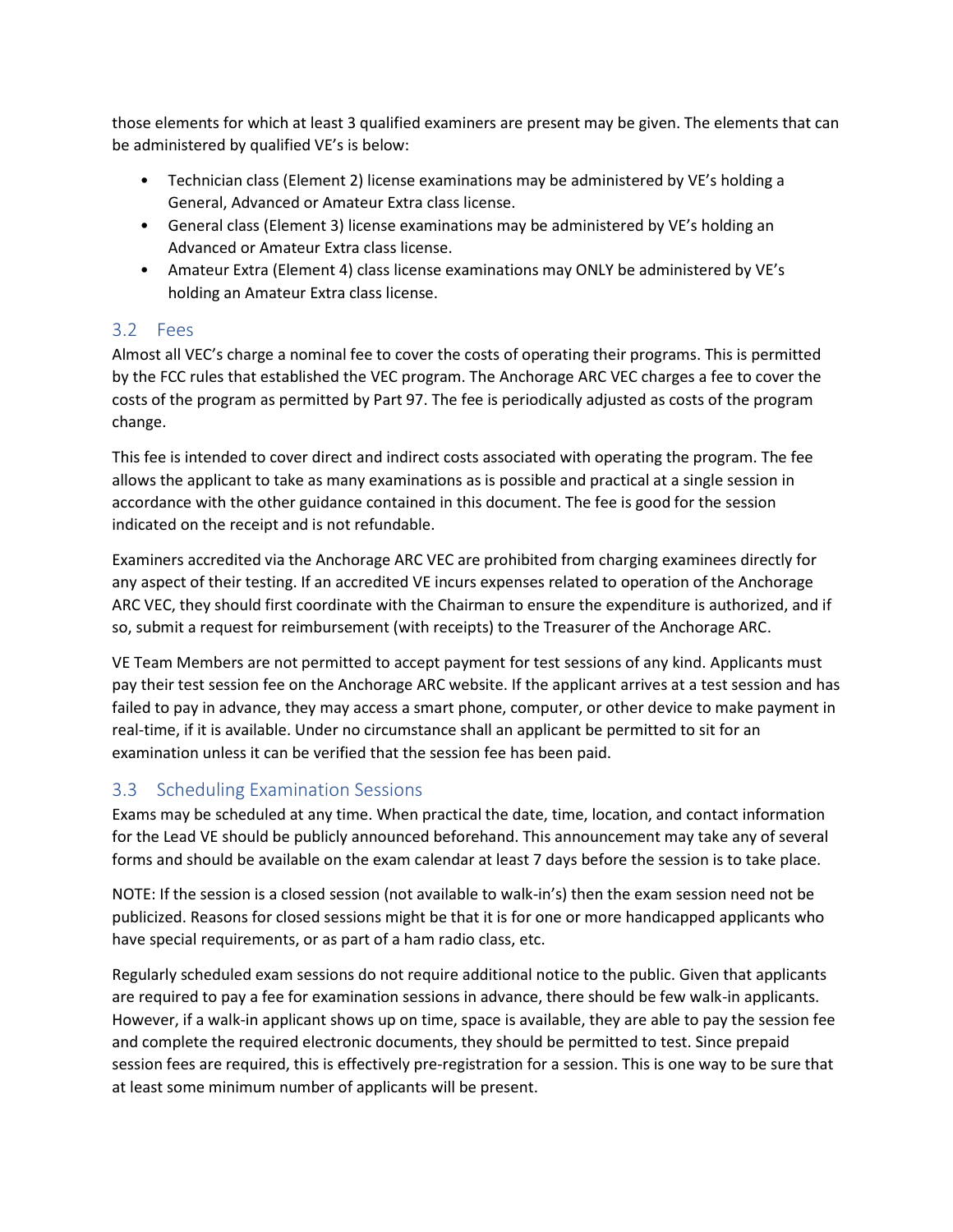#### <span id="page-10-0"></span>3.4 Number of VEs Required and Prohibited Practices

At least 3 Anchorage ARC VEC accredited examiners must be present during the entire session (4 examiners is a better arrangement if sufficient personnel are available). Only VE's holding accreditation by the Anchorage ARC VEC may participate in exam sessions. Note that being a VE for another organization, such as ARRL or W5YI, does not prevent a person from also being a VE for the Anchorage ARC VEC. A person may hold accreditation from as many separate VEC groups as he or she wishes.

Make sure all VE's at the session are accredited and qualified! Each accredited VE with the Anchorage ARC VEC will be listed on our website, with his or her name, call sign, class of license, and any other pertinent information. Only when a VE is listed on the website should they be considered accredited.

The reason this is important is that if it should turn out that an examiner is not Anchorage ARC VEC accredited and signs any of the paperwork for an applicant, it becomes void! The application cannot be processed, and the applicant will have to resubmit his or her application and be required to retake (and pass) any examinations. This creates ill will and is unfair to the applicant.

To make sure this unfortunate situation does not occur, make sure each VE at the session is accredited and listed as an active Anchorage ARC VEC accredited VE. The Anchorage ARC VEC web site may be accessed by going to[: https://kl7aa.org/vec.](https://kl7aa.org/vec) Lacking any of this, you can also contact your Session Manager or the VEC Chairman. Each application will be cross checked before it is submitted to verify that only Anchorage ARC VEC accredited VEs have signed the forms.

VEs who are accredited with the Anchorage ARC VEC are not permitted to participate in exams given to family members where the examinee's relationship to the VE is any of the following: spouse or spouse equivalent, child, parent, brother or sister, aunt or uncle, niece or nephew, grandparent or grandchild, or direct in-law (mother, father, brother, or sister-in-law). This also applies in cases where there is a "step" relation, as in stepparent or stepchild. Examiners may not discuss (with examinees, or anyone else who is not an accredited VE) actual exam materials, or which test series is being used for the examination session.

#### <span id="page-10-1"></span>3.5 Examination Day

So, we have made it to exam day, and we need to make sure we are ready to welcome applicants to the session. Here are some things to keep in mind:

- Have a reliable telephone number you can be reached at. Many applicants may not know where the test site is located and having the capability to give accurate directions will help get applicants in on time. Also, make sure you have a good point of contact via email. Some people don't use a phone but will be able to send an email.
- Make sure an announcement is made on any local nets you can access, as well as any amateur radio newsletter for your area to announce your upcoming testing session. Don't be bashful about checking in with other clubs to notify them of a testing session because you may never know who wants to take a test.
- Make sure you have enough room if you expect a large number of applicants. From time to time, a session may have 10 or more applicants testing and having the ability to spread them out is helpful. Make enough room to accommodate all applicants in one sitting, if possible. If you are unable to make room, you would be wise to have a fourth VE present who can get applicants into the building and to assist with staggering examinations.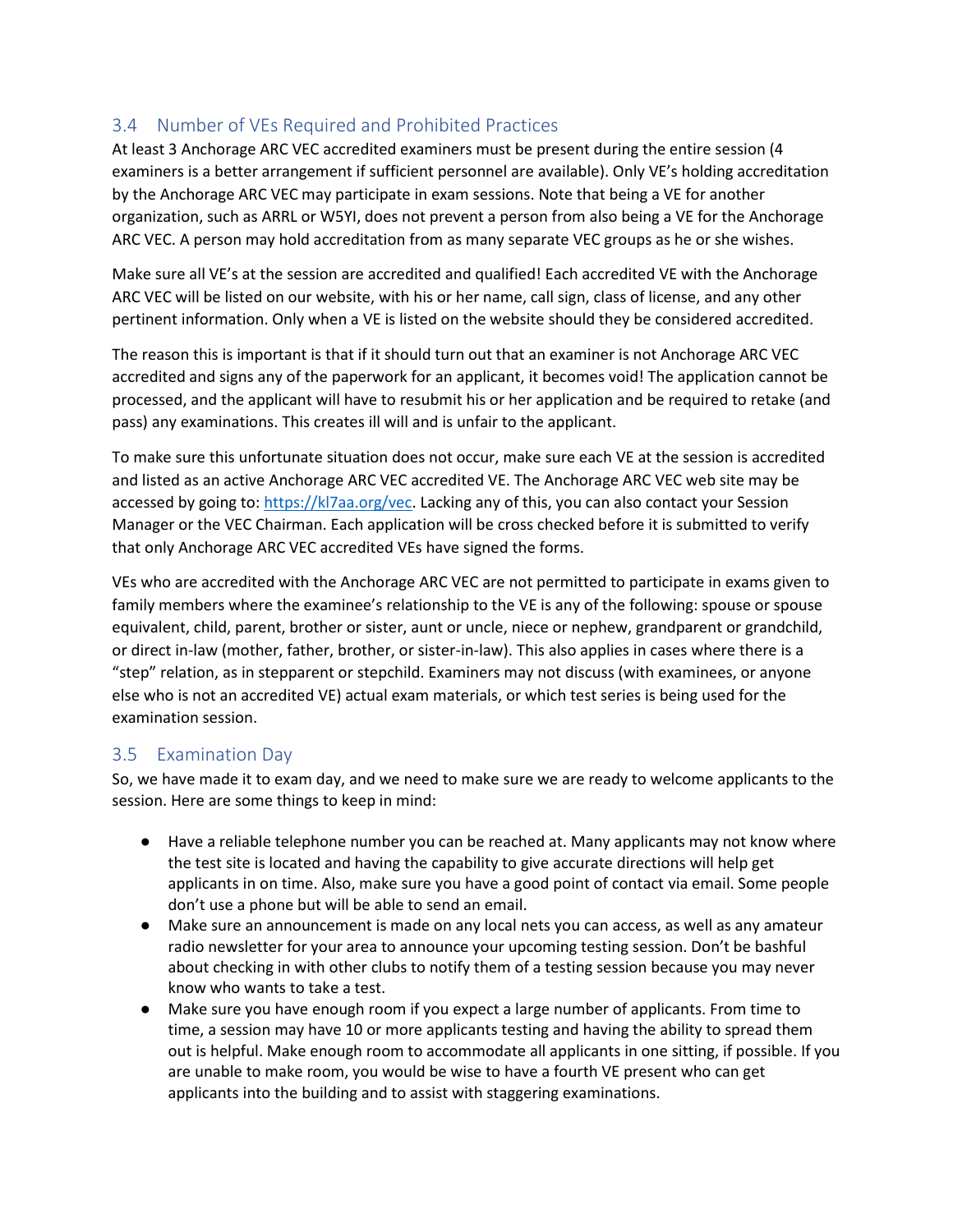#### <span id="page-11-0"></span>3.6 What Applicants Need to Bring

Provided the applicant has already completed their registration via our web platform, they will need to bring the following:

- A calculator that can have its memory cleared by the VE team
- Valid, government-issued photo identification

NOTE: Applicants may not bring any written notes or calculations into the exam session. Slide rules and logarithmic tables are acceptable, so long as they are free of notes and formulas. Cell phones must be silenced or turned off during the exam session and the mobile phone calculator function may NOT be used. Smartphones, tablets, and all similar electronic devices with a calculator capability may NOT be used.

# <span id="page-11-1"></span>4 Examination Application Process

All examinees must register for examination on our web-based examination platform. This process may change over time as it is refined. However, the process generally consists of three steps:

- 1. Applicant registers on the examination platform.
- 2. Applicant pays for the session on our website. They will receive a receipt with receipt number.
- 3. Applicant completes the online Examination Agreement form.

Note: No applicant shall be permitted to test until the VE team verifies that all three steps of the registration process have been completed.

# <span id="page-11-2"></span>5 Testing Session Procedures

#### <span id="page-11-3"></span>5.1 General

As we all know, coming to a testing session for amateur radio licensing can be an exciting time, or for some can be an extremely uncomfortable experience. Everyone will go through different emotions, as some applicants don't want to feel like a failure. The Lead VE should make every possible effort to give an applicant the needed environment to concentrate on the task at hand, which is for them to pass their examination.

When an applicant first comes in, they should expect a greeting...The VE team should always greet an applicant with kindness and make that person feel welcome. Most of us, at some point, were in their situation. Knowing the challenge that lies ahead, we must strive to make sure they can be as comfortable as possible by giving them a good welcome. It never hurts to have some light conversation too. Finding out a little bit about them and why they are pursuing amateur radio may lead into other interesting things that you may not have thought of, so a little conversation at the beginning of a session is always a good thing.

Make sure the candidate has registered online through our exam platform. Walk-in applicants will be sent the registration link via email and it must be completed before taking an examination. They must have access to their email to receive the registration URL.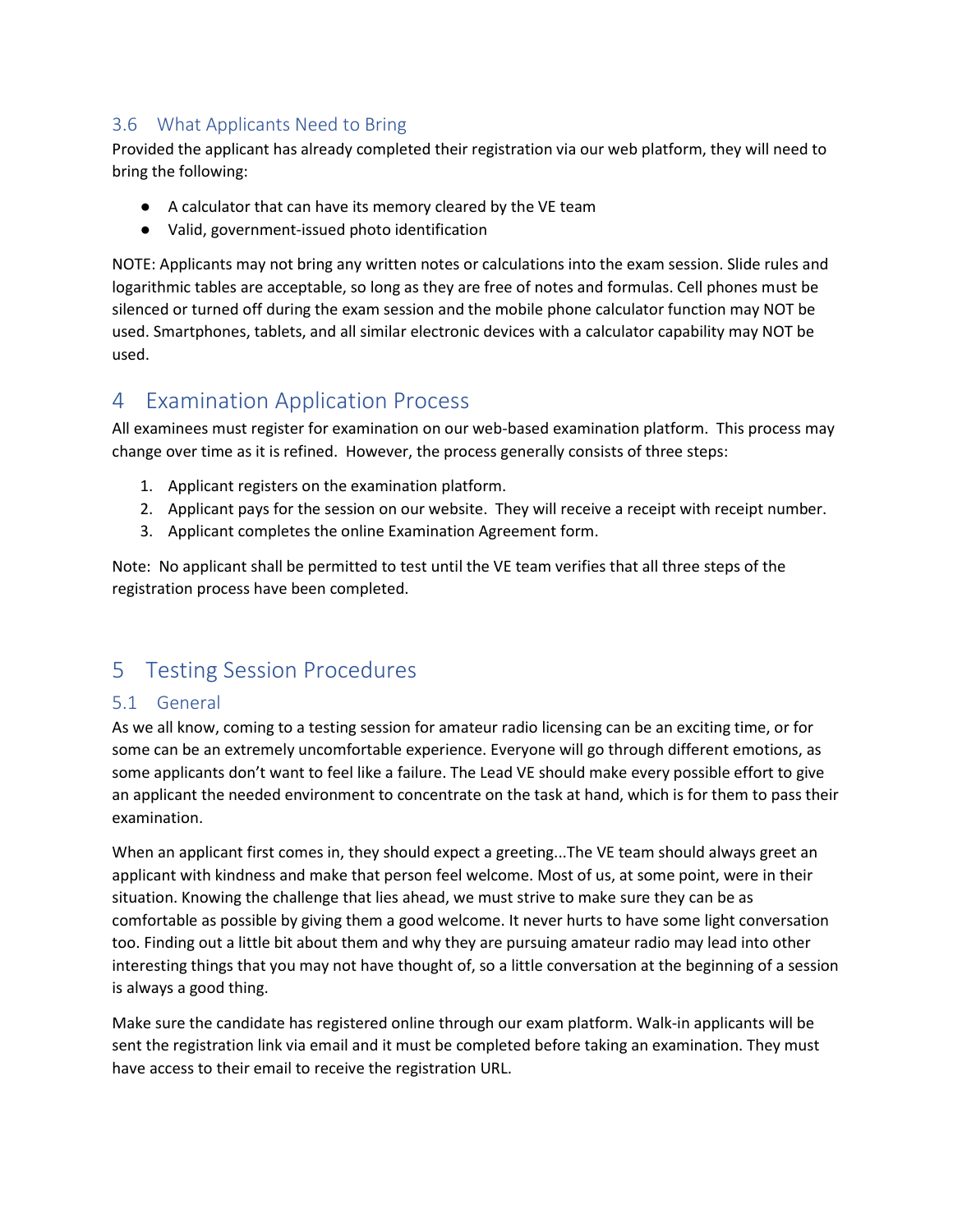The VE team must ask the candidate to show valid, government-issued photo identification. Permissible forms of identification are listed in the Applicant Identification section of this guide. We cannot administer their examination without satisfactorily verifying the applicant's identification. This is to protect the candidate and the integrity of amateur radio.

If everything is completed to the satisfaction of the VE team, return the identification to the candidate. If, and only if, the mailing address does not match their identification, it is the VE team's responsibility to ensure that satisfactory evidence pertaining to their mailing address is provided. Be advised that Anchorage ARC VEC reserves the right to further verify the information if there is reason to believe the data collected doesn't match documentation provided for address verification. Once everything is correct and accurate to the satisfaction of the VE team, proceed.

#### <span id="page-12-0"></span>5.2 Applicant Identification

#### <span id="page-12-1"></span>5.2.1 Applicants Aged 18 and Over

We accept any U.S. government-issued unexpired photo identification for applicants over the age of 18. These may be issued by U.S. government federal, state, tribal, or territorial entities. We do not accept identification documents issued by foreign governments. We will not process an application where the name on the license application does not match the name on the U.S. government-issued photo identification document.

#### <span id="page-12-2"></span>5.2.2 Applicants Under the Age of 18

Amateur radio applicants under the age of 18 may prove their identity by presenting as photo ID as described for applicants aged 18 and over. However, if such a photo ID is not available, they must do one of the following:

- 1. Present a signed letter from a parent or guardian attesting to the positive identity of the applicant. A clear photocopy of the parent or guardian's U.S. government-issued photo identification must be attached to the letter.
- 2. Provide 2 of the following:
	- Certificate of Citizenship or Naturalization
	- An original or certified copy of a U.S. birth certificate (Certified Informational Copies are NOT valid for identity purposes.)
	- Employee Identification Card from an employer with a U.S. address
	- Health Insurance Card indicating a U.S address
	- School Identification Card from a school based in the U.S.

Note: If this is a remote testing session, then the applicant's parent or guardian must be present at the start of the session to attest to the positive Identity of the applicant and present their own photo ID.

#### <span id="page-12-3"></span>5.3 Federal Registration Number and Applicant Address

#### <span id="page-12-4"></span>5.3.1 Federal Registration Number

The FCC requires that applicants provide a Federal Registration Number (FRN) on all license applications.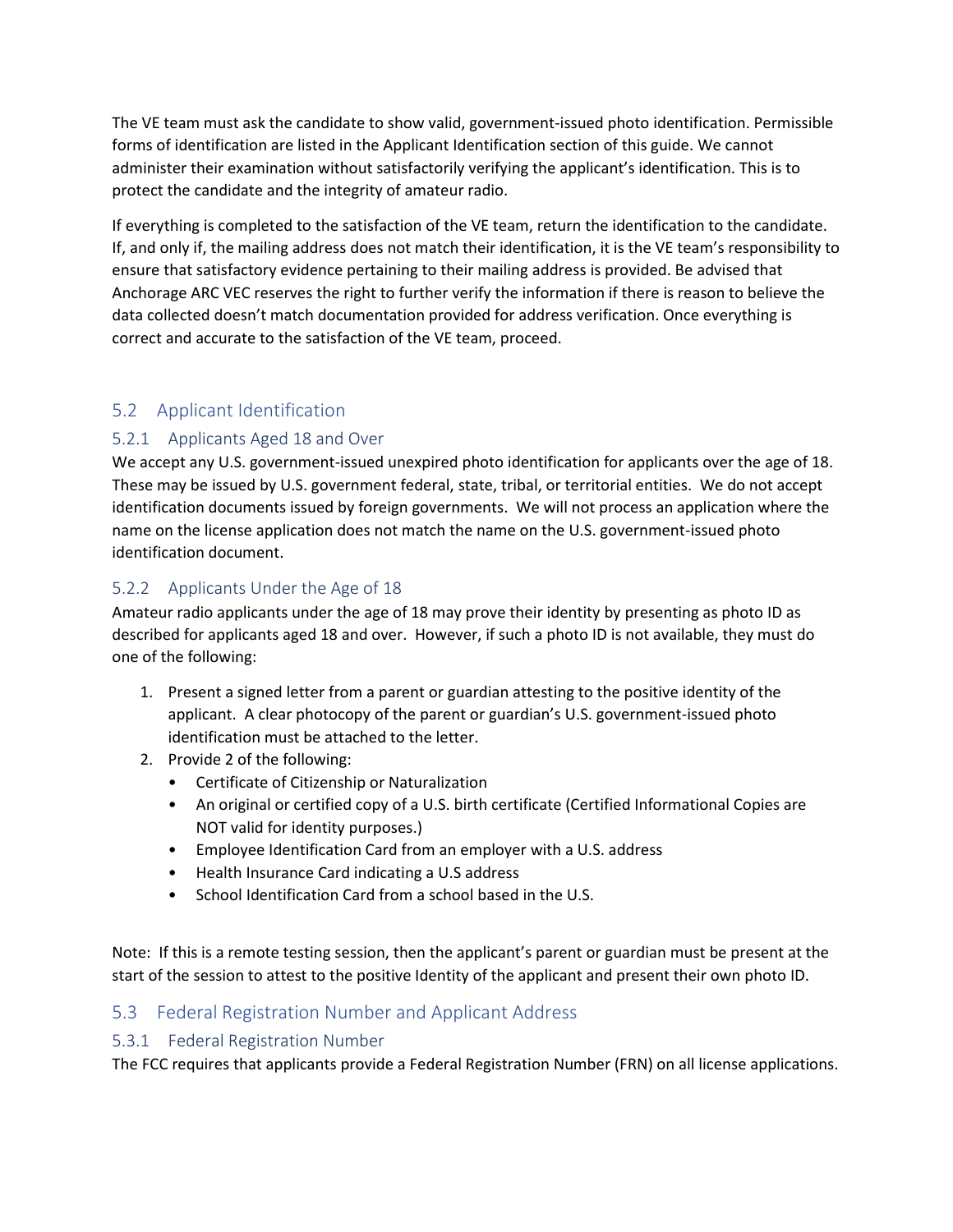#### <span id="page-13-0"></span>5.3.2 Applicant Address

All license applicants must provide a valid mailing address in the United States.

#### <span id="page-13-1"></span>5.4 The "Felony" Question

Pursuant to FCC Public Notice DA-17-741 dated August 7th, 2017, applicants are required to answer the Felony question only if they are filing an application for a new license (Application Purpose of New (NE)), an application to modify (Application Purpose of Modification (MD)) or renew and modify (Application Purpose of Renewal/Modification (RM)) an existing license, a Renewal Only (RO), Renewal with Modification (RM) or an amendment (Application Purpose of Amendment (AM)) to a pending NE,MD, or RM.

If the applicant answers "yes" to this question, they may still take the exam. Grade the exam as for any other applicant, indicating "Pass" or "Fail" as appropriate. Instruct the applicant that they will need to supply additional information directly to the FCC as explained on the reverse side of the 605 form. The Anchorage ARC VEC has no part in this and does not get involved with the FCC regarding whether or not a license will be issued in this instance. If a person has additional questions regarding this issue, have them contact the VEC Chairman for more information.

#### <span id="page-13-2"></span>5.5 Accommodating Additional Examinees on Test Day

If more examinees arrive for an exam session than there are testing stations available to accommodate all of the applicants in a single sitting, if possible, have those applicants that are waiting for their chance to take the exam wait in a separate room from the people taking the exam. If a separate area is not available, instruct the applicants who are waiting to be completely quiet so as to not disturb those who are actively taking examinations.

#### <span id="page-13-3"></span>5.6 Examinations for Applicants with a Disability

Pursuant to §97.509(k), the administering VE's must accommodate an examinee whose physical disabilities require a special examination procedure. The Anchorage ARC VEC does not discriminate when it comes to our willingness or ability to administer examinations. Our vision is to be flexible, approachable, and most importantly, accessible. The Anchorage ARC VEC requires documentation relating to a person's disability that may prohibit them from testing in a normal environment or via normal means. That documentation will be verified by the Anchorage ARC VEC. If the documentation may not pass muster, further instructions will be given to the applicant. Once an applicant's disability is verified, the Anchorage ARC VEC will gladly coordinate an exam session to meet the specific needs of the applicant.

Typically, applicants needing accommodation are visually impaired. The major modification usually needed for testing the visually impaired is for the tests to be given orally. Read the exam questions and multiple-choice selections to the candidate and then record the candidate's response. Try to allow the candidate the same opportunity sighted people enjoy such as allowing them to use a process of elimination. Read the questions and remaining answers again, narrowing down the possibilities, skipping a question and returning later, and guessing. These examinations will take longer to complete than most exams so plan accordingly. The examination questions should be read by an AARC VEC credentialed VE or vetted AARC VEC proctor. If a proctor is used, be sure to closely monitor their reading of the questions to ensure that terms and phrases associated with our craft are indeed pronounced correctly.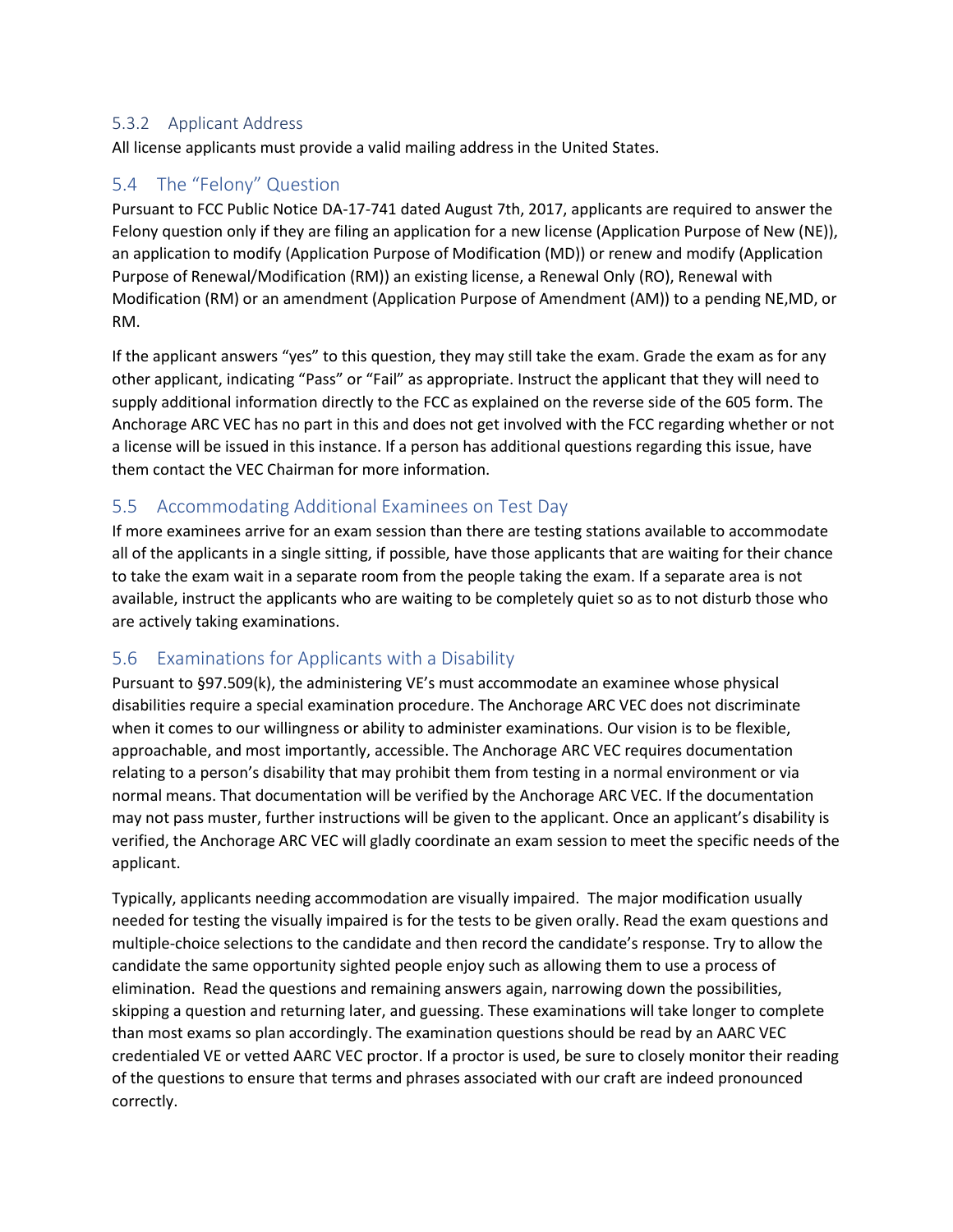When it is required to read examinations to an examinee because of visual impairment, the examination should be prepared in such a way as to exclude questions with figures/schematics. This is easily accomplished on our web-based examination platform.

If the applicant is able to read the questions but has a hearing deficit or another disability prohibiting them from being in a large group setting, their exam should be conducted in a room separate from the other candidates if it is running concurrently with a session in progress. Be sure to staff the extra room with three qualified and accredited VE's before administering the test! The same rules apply to constant monitoring of the applicant, regardless of disability. If the applicant requires a large print examination, have them use the control+ keystroke to enlarge the size of the letters on the computer screen.

#### <span id="page-14-0"></span>5.7 Examination Initiation and VE Conduct

#### <span id="page-14-1"></span>5.7.1 Examination Delivery Method

All amateur radio written examinations administered by the Anchorage ARC VEC are conducted online via our web-based examination platform. We no longer do any "paper" examinations.

#### <span id="page-14-2"></span>5.7.2 Examination Initiation

A URL will be given to the applicant to access our web-based examination platform (this may be given orally or may be set up as a link on a VE-provided computer at in-person sessions). Upon entering the credentials to access their examination, examinees will be instructed to verify their contact information as presented on their screen. Once the applicant has completed their examination, the results will be made immediately available on our web-based platform. Remember, the VE team must NOT rush any applicant!

Teams will staff the session with as many VE's as needed to smoothly administer the exams. Generally, one administering VE per four applicants is recommended, but the specific ratio will vary. More experienced teams can conduct an exam session with a lower VE per applicant ratio.

VE teams are required to ensure a minimum of three appropriately qualified and accredited VE's administer the exams and they must CONSTANTLY observe the applicants while they take their exam. The administering VE's must be present in the room where and while applicants are taking exams or be observing the examinee with our web-based examination system.

#### <span id="page-14-3"></span>5.7.3 VE Conduct

The administering VE's may not read books, magazines, newspapers, use electronic devices such as a cell phone, tablet, or any other device during examinations other than that required to administer the examinations. The administering VE's may not engage in conversation with anyone including applicants or other VE's unless it is in the performance of their duties and is done as discretely as possible as to not disturb the examinees. **The single, most noted complaint about examination sessions is about VE's engaging in unnecessary conversation during examination sessions!** Please, do not talk unless you have to!

Lead VEs shall ensure that examination team members abide by our VE conduct policy. Taking your attention away from any examinee allows the potential for cheating, and therefore compromises the examination. We stand firm on the belief that amateur radio examinations must be administered with honesty, integrity, and commitment to quality of service in the work we do. VEs who fail to follow our policy relative to VE conduct are subject to discreditation.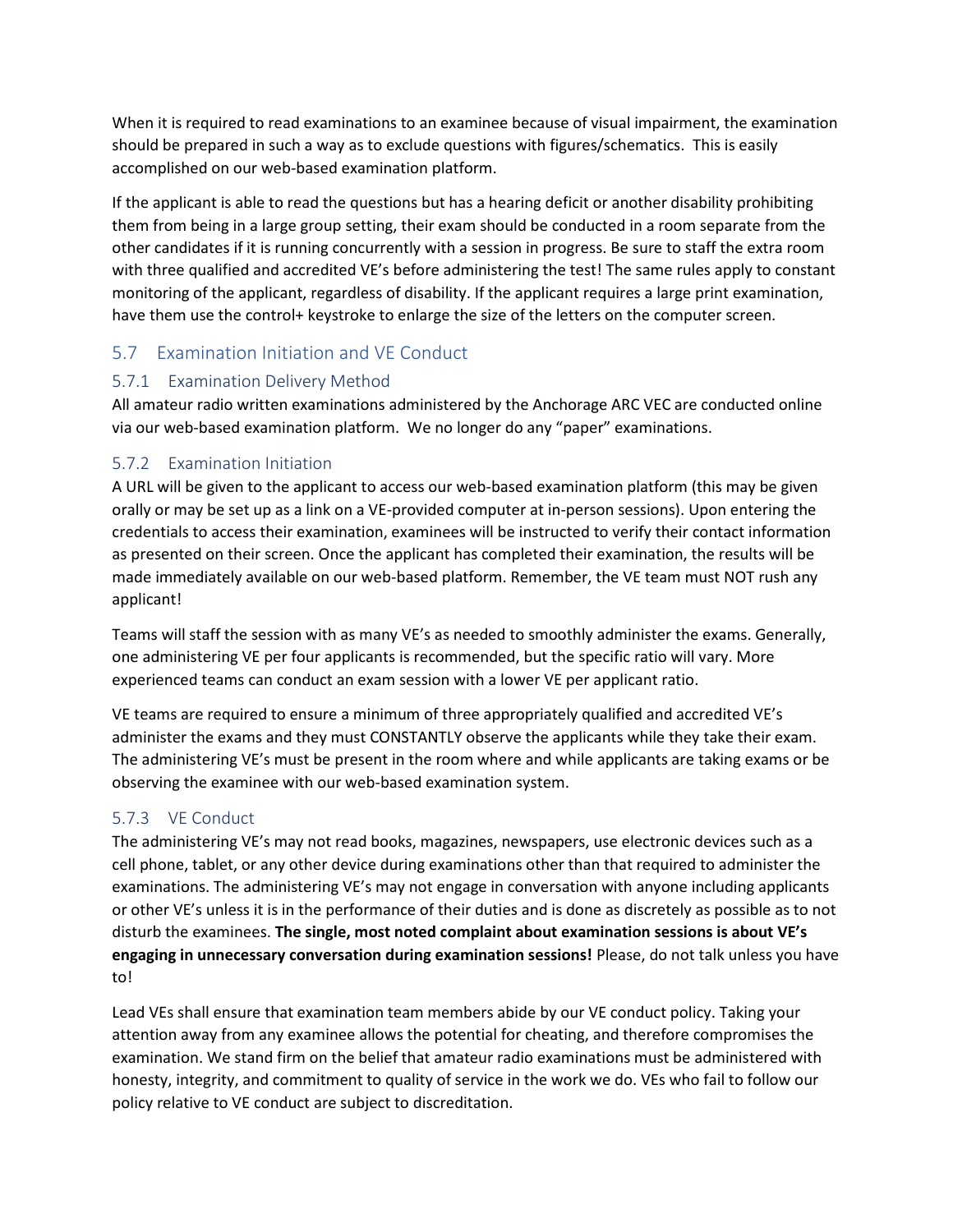#### <span id="page-15-0"></span>5.8 Examination Composition

Each theory exam consists of either 35 questions (Technician and General) or 50 questions (Extra). There is no time limit for the completion of the exam. Examinees must achieve a minimum score of 74% to pass any examination. Our web-based examination platform generates and grades each exam. Every exam is completely unique and is given one time, thus eliminating the chance to compromise any of these examination materials.

#### <span id="page-15-1"></span>5.9 Order of Elements

There is no requirement for an applicant to take examination elements "in order." If a person takes an element out of sequence, they must be issued a CSCE for that element, but no other action will be taken until the "previous" elements have been passed or otherwise credited.

#### <span id="page-15-2"></span>5.10 Time Limits and Additional Examination Attempts

There is no minimum waiting period for an examinee to retake a failed examination. If a person fails an element, he or she may take the test again immediately. It is up to the VE team (not the applicant) to determine if immediate retesting is appropriate, can be accommodated, and will be allowed. The VE team's decision is final. There is no additional fee charged for an applicant to retest or attempt additional element examinations during the same session.

Following is some general guidance for VE teams when determining if an immediate examination retake should be allowed:

- For the Technician and General class exams, allow the examinee to retest one time if they were within 5 questions from passing.
- For the Amateur Extra class exam, allow the examinee to retest one time if they were within 8 questions from passing.

When considering if an examination retake should be allowed, also consider the availability of the VE team members. They may have carved out an hour of their day to assist with examinations and may not be available for an extended session under these circumstances.

**NOTE:** applicants who fail a specific element three times in one session **SHALL NOT** be permitted to retest a fourth time at the same session. No exceptions will be given.

If the applicant fails their third attempt, the VE team must complete the session package and indicate that the applicant did not earn any license at that session. VE teams should invite the applicant to come back and try again at a future session.

If the applicant passes their exam, congratulate them! The VE team should gladly allow them to attempt the next exam if they feel ready to try. If the applicant does not want to take the next test, don't be offended if they say no; **don't pressure them into attempting the next exam** as it could be embarrassing and uncomfortable for all involved!

#### <span id="page-15-3"></span>5.11 After the Examination is Complete

After the examination is complete and graded, the VE team must promptly notify the applicant if they passed or failed (this is accomplished automatically on our web-based examination platform). If the applicant missed any questions, VE teams may provide the question pool reference of any missed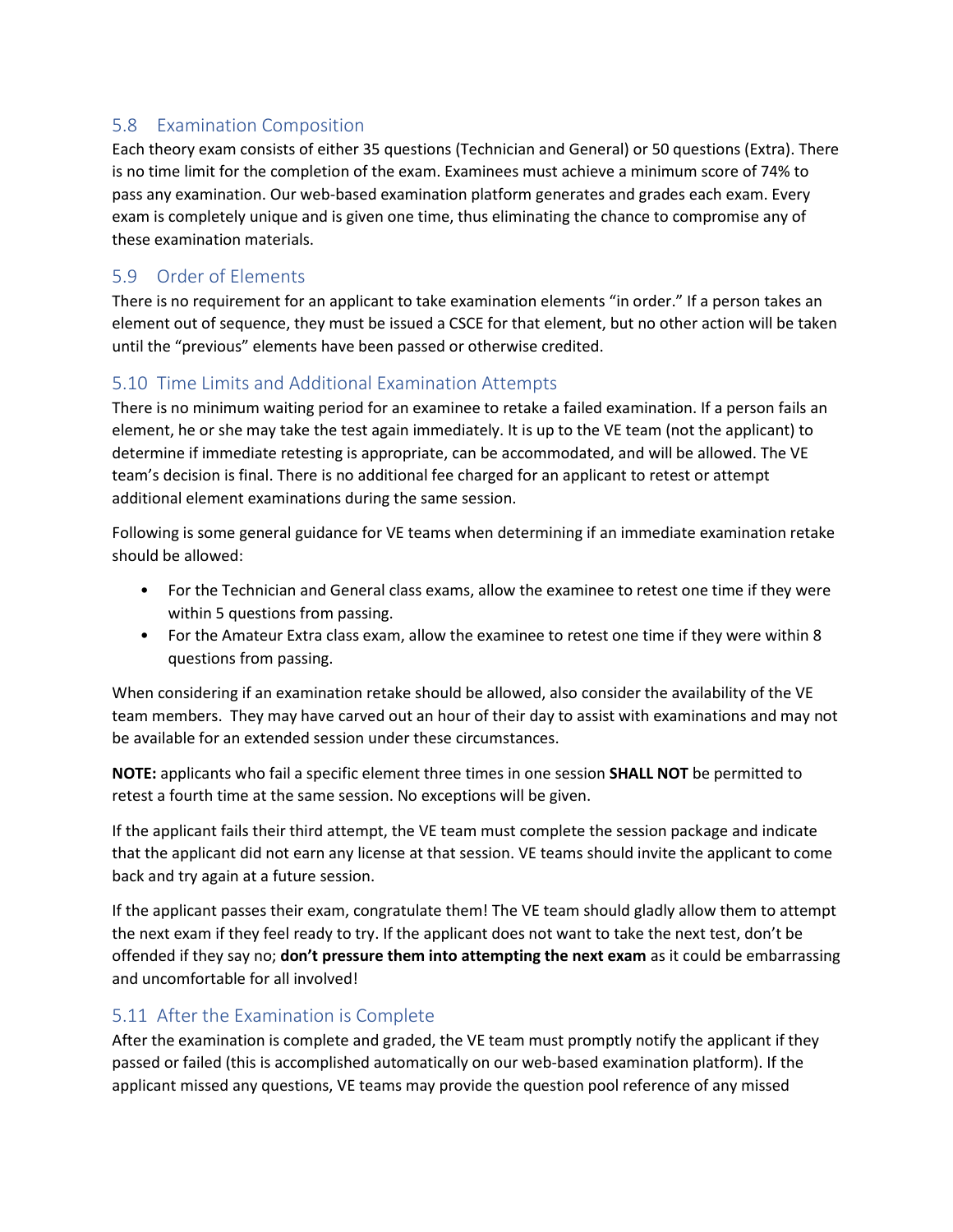questions to the examinee if time permits and it will not cause a disruption of other examinations in progress or otherwise hinder the ability of the VE team to process the session.

#### <span id="page-16-0"></span>5.12 Certificate of Successful Completion of Examination (CSCE)

The VE team will complete a session package within our web-based examination platform and then email a CSCE to the applicant from within the examination platform as soon as the results are certified.

#### <span id="page-16-1"></span>5.13 Paper Upgrades

A person who has a currently valid (not expired) Technician class license and has proof that his or her original license was issued on or before March 21, 1987 can apply for an "instant" or "paper" upgrade" to General class. In this case, mark the CSCE data collection form with License as "Paper Upgrade" in the DocuSign package and it will display properly on the CSCE. Paper upgrades still require a completed (and signed) Form 605. Any "Paper Upgrade" requires review by and signatures of 3 qualified VEs.

#### <span id="page-16-2"></span>5.14 CSCEs and Renewals

CSCE forms are not issued to the applicant if the only action being taken at the session is to renew an existing license. Licenses may be renewed anytime within 90 days before the license is scheduled to expire. Renewal applications cannot be processed if the request is made more than 90 days before license expiration. All renewals require a correctly filled out form 605 and a copy of the license. We STONGLY suggest that license holders simply renew their amateur radio license on the FCC Universal Licensing System website. There is no need to involve a VE team for simple renewals. However, if the applicant wishes us to file a renewal for them, they must provide us with a form 605 with section II filled out completely and signed by them. No VE signatures are required for simple license renewals.

#### <span id="page-16-3"></span>5.15 Non-Exam-Related Filings

The Anchorage ARC VEC will file Administrative Updates for anyone that does not have access to the ULS, at no charge. The following types of Administrative Updates can be filed:

- Address Change
- Change of E-Mail Address / Telephone Number
- License Renewal
- License Renewal with Modification

– Note: A license renewal with modification can consist of a new systematic call sign being issued or changing the licensee's name.

• Systematic Call Sign Change (non-exam related)

All Administrative Updates filed through the Anchorage ARC VEC will require a form 605 to be completed and signed by the applicant. This will be in the form of a DocuSign package. In the event an applicant needs the Anchorage ARC VEC to submit anything that is not exam related, the Lead VE is instructed to contact the VEC Chairman via email to get a DocuSign package sent out to the applicant.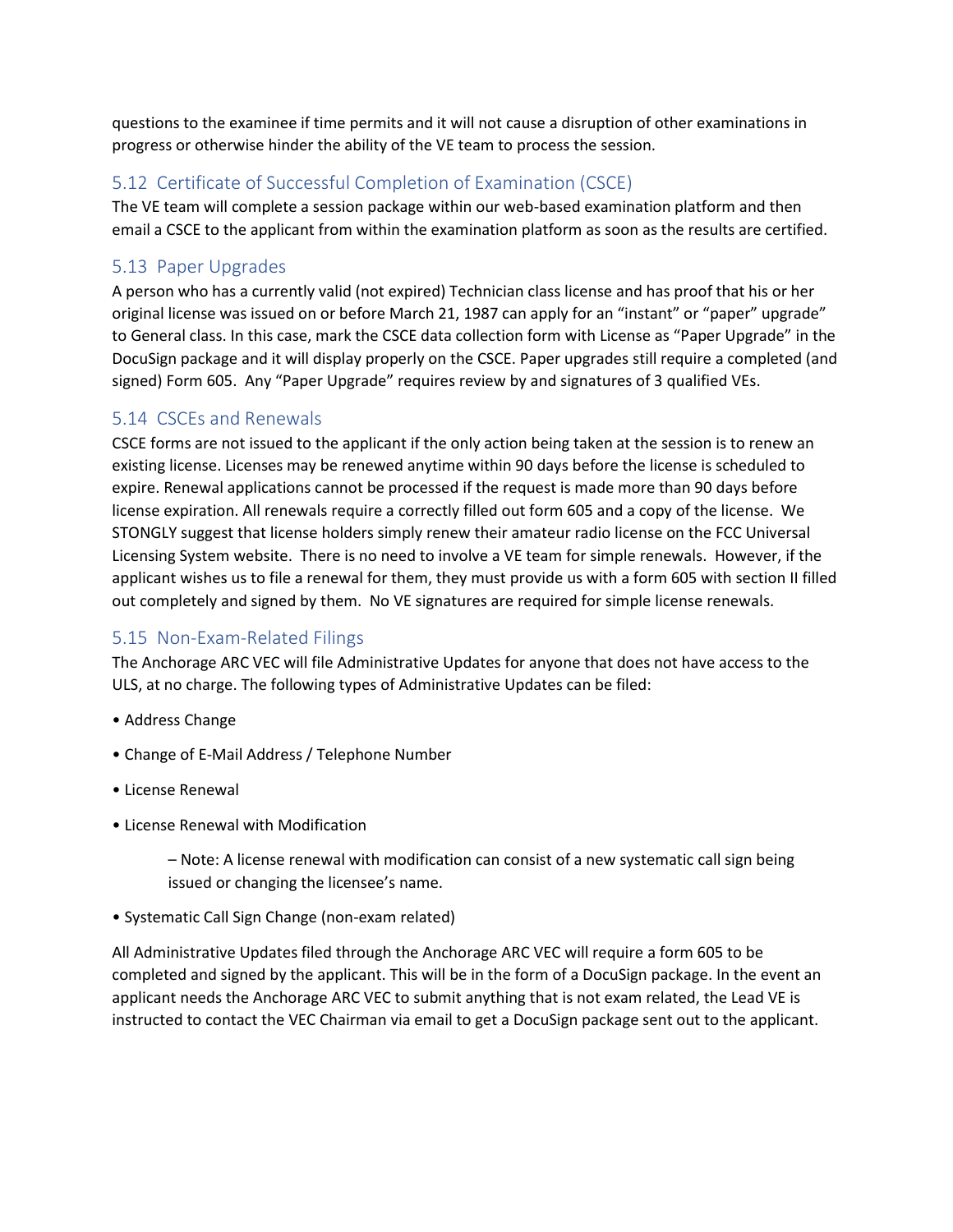# <span id="page-17-0"></span>6 Remote Testing

#### <span id="page-17-1"></span>6.1 General

Pursuant to authorization granted in Report and Order 14-74, the FCC allows for remote testing of applicants to obtain their amateur radio license. The Anchorage ARC VEC offers our remote examination program services to those who have a reliable internet connection and necessary ancillary equipment. Remote testing is available to any eligible person worldwide that is authorized to receive a United States amateur radio operator license.

The Anchorage ARC VEC offers two options for remote testing: Fully Remote or Proctored Examination. We strongly encourage you to carefully read this entire section.

#### <span id="page-17-2"></span>6.2 International Applicants

Per §97.23, the FCC requires that each license grant must show the grantee's correct name and mailing address. The mailing address must be in an area where the amateur service is regulated by the FCC and where the grantee can receive mail delivery by the United States Postal Service.

Additionally, Anchorage ARC VEC policy is to require that ALL applicants, including international applicants, provide a photo identification document verifying an individual's identity that has been issued by some arm of the U.S. government. This may be an ID issued by federal, state, territorial, or even tribal entities. We will not, under any circumstances, use a foreign-issued identification document to verify an applicant's identification.

#### <span id="page-17-3"></span>6.3 Fully Remote Testing

#### <span id="page-17-4"></span>6.3.1 Basic Requirements

Fully remote testing (no proctor) shall be available for those applicants who have the technological knowledge and abilities to setup a testing environment that optimizes a required configuration. To be eligible for a fully remote examination, applicants must have the following:

- A reliable internet connection, suitable to adequately run two video feeds and one audio feed.
- One computer with the Mozilla Firefox or Google Chrome web browser with a web camera that allows us to view the Examinee's head, face, and shoulders clearly, to be seen at all times during the examination. This same computer must have a microphone that allows the VE team tp hear all sounds within the testing environment.
- Another computer with a web camera, a smart phone with a web camera, or a second web camera attached to their main computer. This camera must be positioned in such a way to allow the VE team to see the examinee's hands, workspace, work (on scratch paper and/or calculator) and the computer monitor that is being used to display the examination.
- A current installation of Zoom or another agreed-upon video conferencing package. Zoom is our preferred platform and is what our VEs are trained on.
- A quiet room to complete the exam, free from distractions or interruptions. The Examinee MUST be the only person in the room during the exam. No one is permitted to enter the room while the examination is in progress.

#### <span id="page-17-5"></span>6.3.2 Important Information on Fully Remote Testing

Before scheduling an examination session, we want to make sure the applicant understands and is able to actually configure their cameras to meet our specifications. They MUST have a minimum of two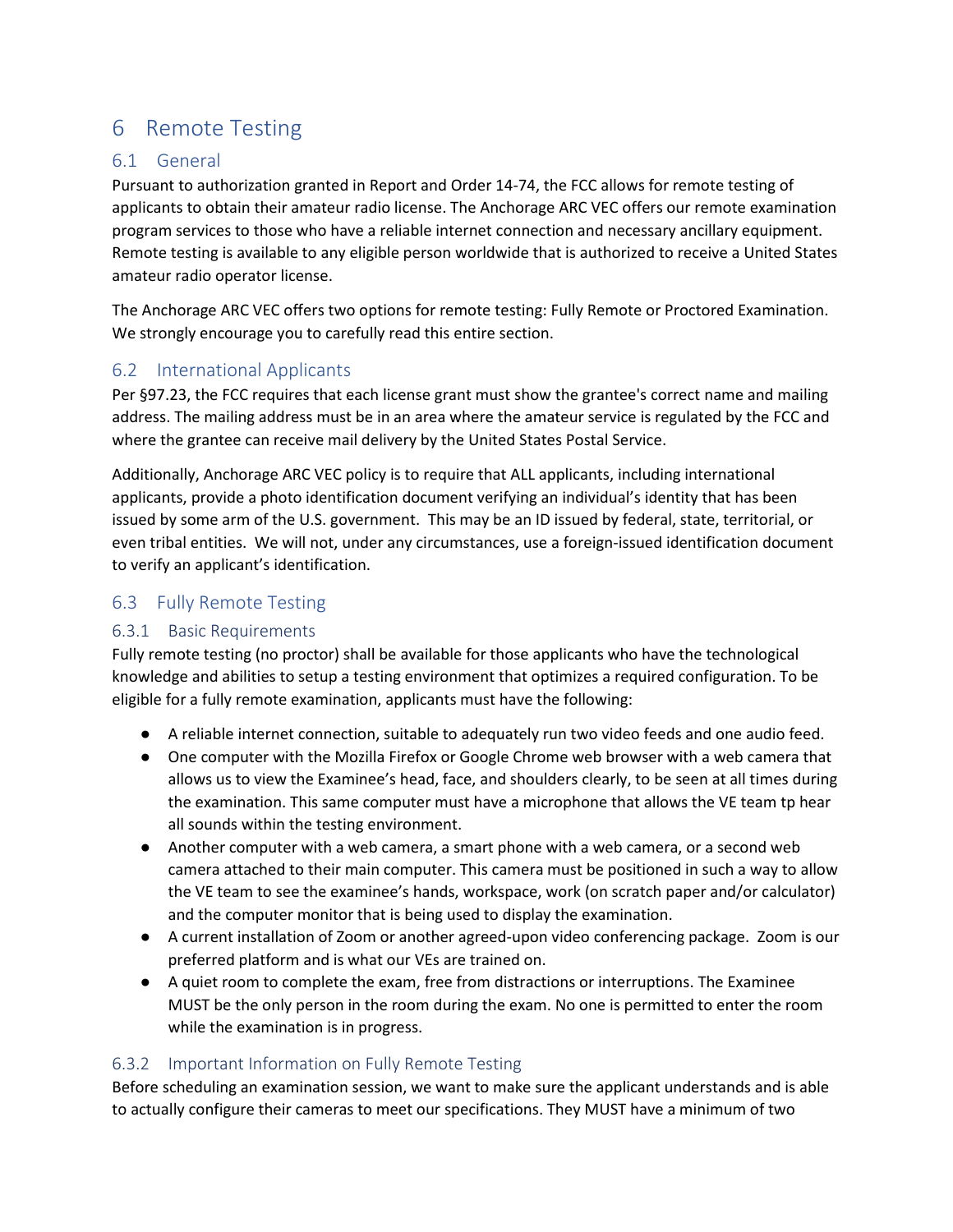cameras. One must allow their head, face, and shoulders to be in plain sight and the second must be viewing their work area, screen displaying the examination and hands.

The Lead (or other designated VE) should call the applicant prior to the examination to run a short technical configuration test via a short video conference via Zoom. The purpose of the conference is to verify that the applicant has sufficient bandwidth to support the video streaming requirements, can set up their cameras correctly, and has a suitable testing environment. We must ensure that our VE team will be able to monitor the examinee throughout the entire examination.

If the test conference indicates an inadequate technical arrangement, the applicant should be instructed to locate a proctor who meets our requirements. See the section on Proctor requirements.

#### <span id="page-18-0"></span>6.3.3 Process Overview on Fully Remote Examinations

- Examinee must be at a table/desk with their computer. Only one display/monitor can be connected during the examination. If additional computer monitors are present, they must be turned off or covered.
- The Examinee must be alone in the room for the duration of the examination. Ensure the Examinee understands no one can enter the room while the examination is taking place. If someone does enter the room during the examination, the examination MUST be terminated immediately. Once the situation is resolved, a NEW examination may be started.
- The Examinee may not leave the room until their examination is complete.
- The examinee's desktop should be cleared of all unnecessary equipment and materials. It should be free of clutter. There should be no notes, equipment, or any materials that could be useful during the examination. An optimum configuration for the desk or surface the examination is to be taken on would include the computer monitor, keyboard, mouse, 1 sheet of scratch paper, a writing instrument, and a simple 4-function calculator.
- The Examinee may not wear a smart watch or headphones, or use a smartphone, computer, tablet, or similar device during the examination. They may only use a smartphone as a second camera.
- If the applicant is using a calculator, they must clear the memory and show the VE team the keystrokes on camera. The VE team must be satisfied this requirement has been met or the calculator may not be used.
- Once connected to the video conference and prior to the start of the examination, the Examinee must swing their second camera around the entire room (360 degrees). This must also include an inspection of the desktop, the floor in the vicinity of the testing area, and the ceiling above the examination area.
- The Examinee must present a valid and current, U.S. government-issued photo identification.
- The Examinee will be given a URL to access the examination platform with login information.
- During the examination, the cameras must clearly show: The Examinee's head and shoulders; – Examinee's monitor/laptop screen; and – The Examinee's work area, hands, keyboard, and mouse.
- Just before the examination starts, the VE team will instruct the examinee to remain in full view of the cameras for the duration of the examination. The examination cannot be voluntarily stopped and restarted.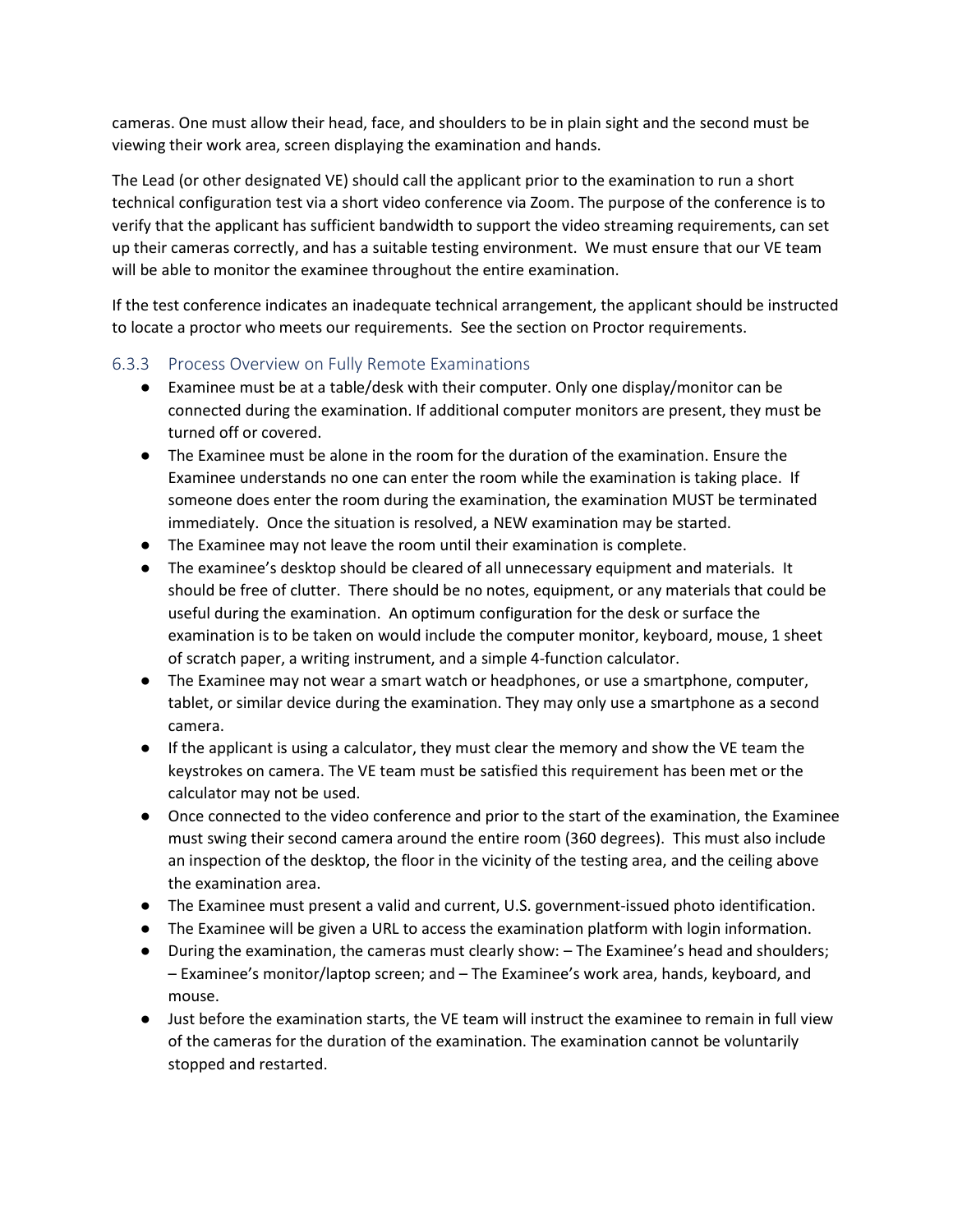- The VE team will ensure the Examinee understands if they are found to be looking around at another part of their room and away from their workspace, the examination will be immediately terminated and rendered void.
- The VE team will instruct the Examinee that if their internet connection video connection drops, they must remain seated until the VE team resolves the issue at hand. The same shall apply if their examination somehow has an issue and suddenly stops. Should the Examinee's internet connection not be immediately restored, the Lead VE will establish a telephone connection with the Examinee. If this situation occurs, examination that is in progress must be terminated and a new examination may be started.

#### <span id="page-19-0"></span>6.4 Remote Testing with an Approved Proctor

#### <span id="page-19-1"></span>6.4.1 Basic Requirements

Proctored examinations are administered similarly to fully remote exams, except that only one camera is required. An approved proctor is responsible for ensuring that the room and testing environment meets all necessary conditions prior to and throughout the examination. Communication with the proctor may be maintained through the video conference link established with the examinee, or with their own conference link.

Proctored examinations shall be available for those applicants who have the technological knowledge and abilities to setup a testing environment that optimizes a required configuration. To be eligible for a proctored examination, applicants must have the following:

- A reliable internet connection, suitable to adequately run one video feed and one audio feed.
- One computer with the Mozilla Firefox or Google Chrome web browser with a web camera that allows us to view the Examinee's head, face, and shoulders clearly, to be seen at all times during the examination. This same computer must have a microphone that allows the VE team can hear all sounds within the testing environment.
- A current installation of Zoom or another agreed-upon video conferencing package. Zoom is our preferred platform and is what our VEs are trained on.
- A quiet room to complete the exam, free from distractions or interruptions. The Examinee MUST be the only person in the room during the exam. No one is permitted to enter the room while the examination is in progress.
- A qualified, vetted, and approved Proctor.

#### <span id="page-19-2"></span>6.4.2 Who May Serve as a Proctor?

Any proctor must be approved by the Anchorage ARC VEC. Eligible persons to serve as a proctor may include the following individuals who are CURRENTLY serving in one of the following capacities ("retired" or "former" status is NOT adequate):

- Primary or Secondary Education Teachers
- College or University Faculty or Adjunct Faculty (must be faculty, that is, a person who actually is credentialed as an individual who actually renders educational instruction).
- Sworn Law Enforcement Officers (Federal, State, or Local)
- Firemen and emergency response personnel (personnel who respond to emergency situations, typically dispatched from a fire station. I.e. – those who ride in fire trucks, ambulances, and similar response equipment).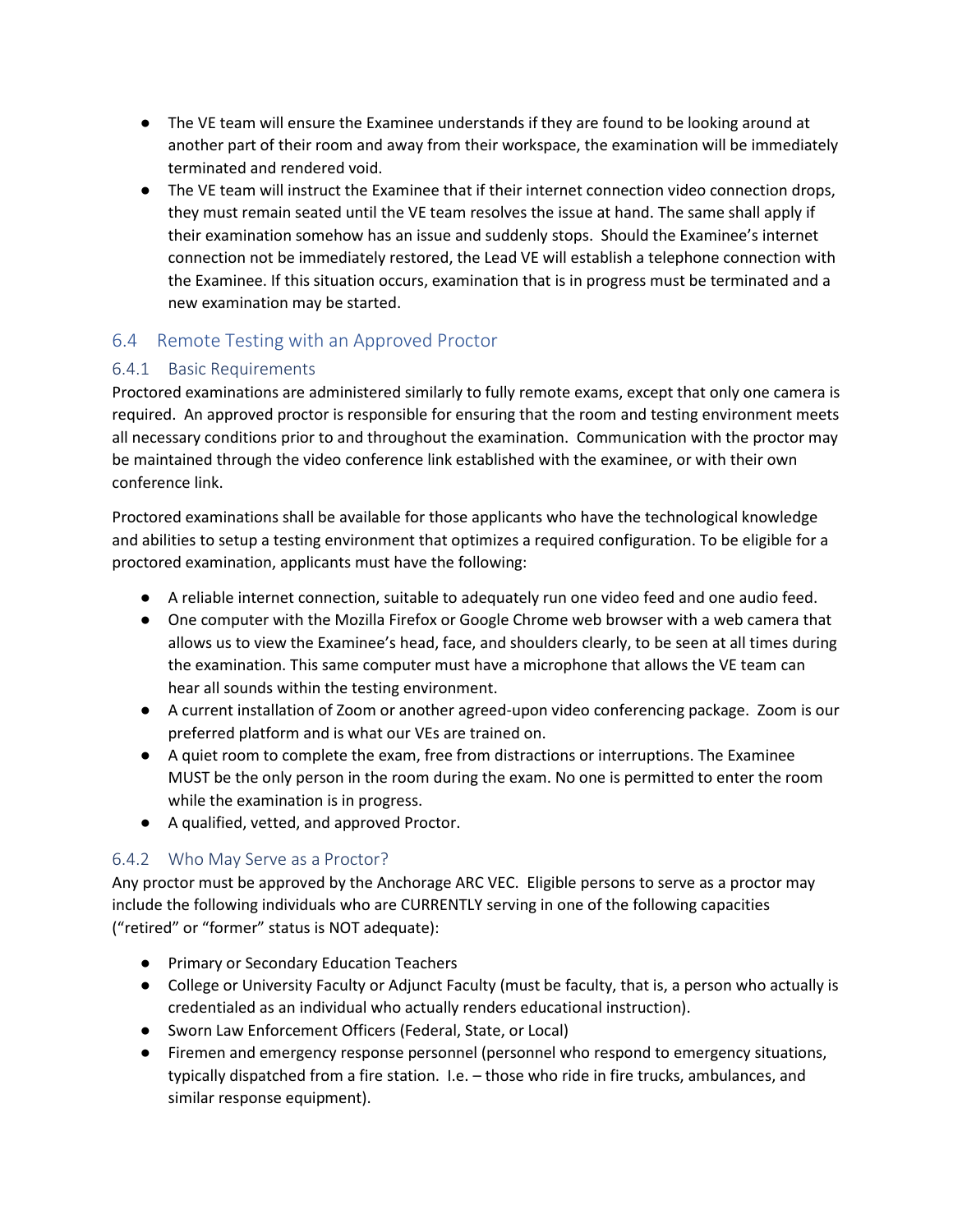- Judges or Magistrates
- Active Duty, Active Reserve, or Active National Guard Military Commissioned Officers, Warrant Officers and Senior NCOs (E7 – E9) (Retirees and inactive reserve are not authorized)
- Civilian federal employees in the grade of GS-7 or above
- Elected government officials such as mayors, city council members, city assembly members, senators, congressmen, etc.
- State, municipal, city, borough, township, or other similar government subdivision employees in a management or supervisory position.
- An amateur Extra, Advanced\*, or General Class\*\* license holder. They must provide a signed copy of their OFFICIAL license.

Note \* - May only proctor for Technician and General Class license examinations

Note \*\* - May only proctor for Technician Class license examinations

Further, proctors MAY NOT proctor examinations for his or her spouse, children, grandchildren, stepchildren, parents, grandparents, stepparents, brothers, sisters, stepbrothers, stepsisters, aunts, uncles, nieces, nephews, and in-laws.

**IMPORTANT NOTE ON PROCTORS:** While individuals not holding amateur radio licenses may be proctors, individuals with a Novice or Technician class amateur class amateur radio license are **NOT** eligible to be proctors. If the potential proctor holds a General, Advanced or Amateur Extra class license, they can be proctors, but need to provide us with a signed copy of their OFFICIAL license. This can be attached to the electronic proctor application. Submitting a CSCE proving your class of license will NOT be accepted! Please know that we do check the Universal Licensing System to see if a proctor applicant is also a licensed amateur.

#### <span id="page-20-0"></span>6.4.3 How Are Proctors Identified and Vetted?

Proctors are identified by individual examination applicants. We do not maintain a "pool of proctors" since we don't know when or where a proctor may be needed.

When the applicant completes the online Examination Agreement form and select "proctored examination", they are then required to provide the name, telephone number, e-mail address, and qualifications of their proctor nominee. The Anchorage ARC VEC then sends the proctor nominee a proctor application package via DocuSign. Among other things, the proctor must provide a copy of a current U.S.-issued photo ID, as well as a copy of proof of their current qualifications.

When the proctor application is completed, the Anchorage ARC VEC then "vets" the proctor. A thorough review of the application is performed and various efforts are undertaken to check and verify the information submitted. For exam, we may perform Google searches, may do public records checks, may contact their employer to confirm their employment, etc.

Once the proctor has been vetted and approved, only then may they perform the duties of a proctor at any examination session.

#### <span id="page-20-1"></span>6.4.4 Process Overview on Proctor Examinations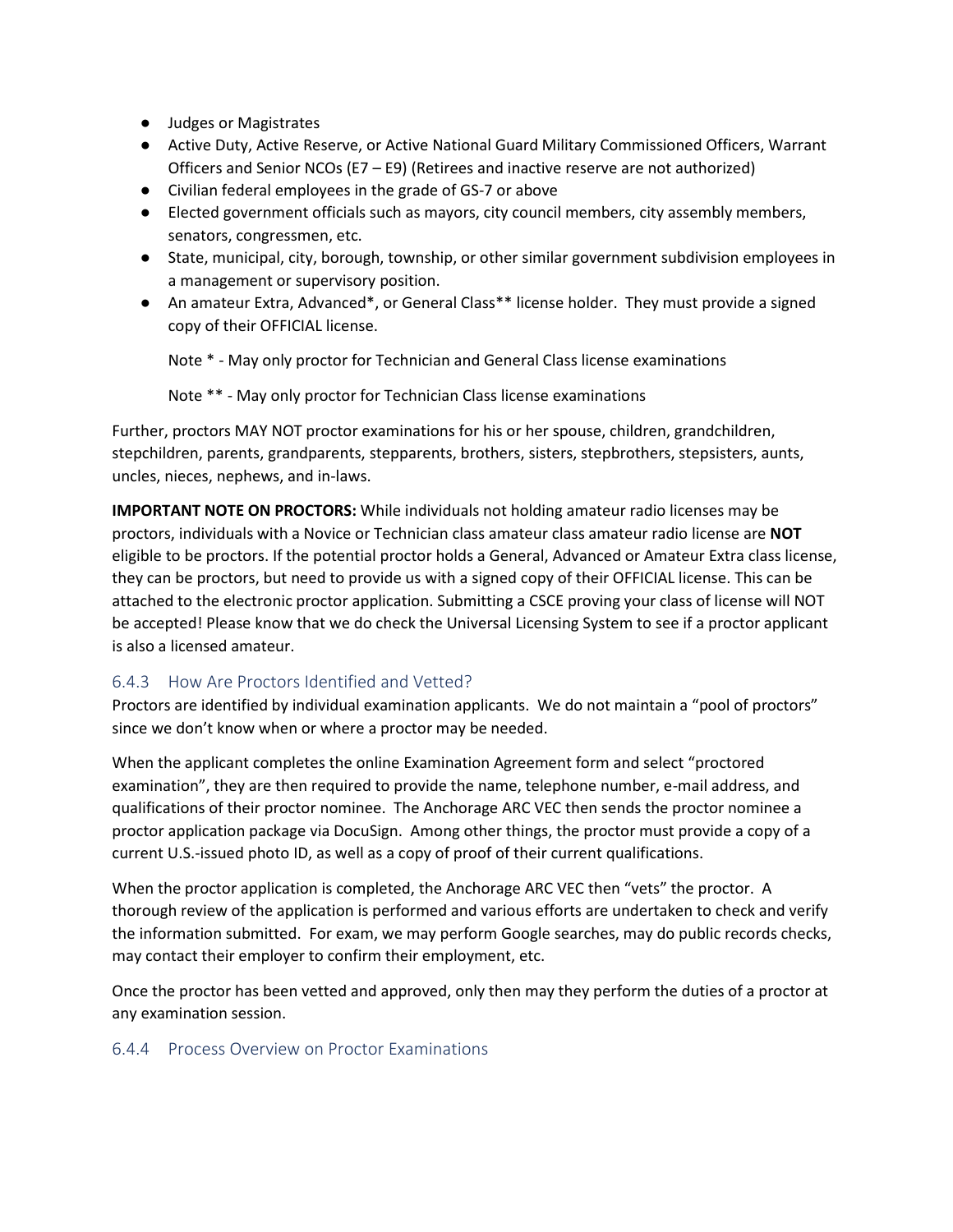- Examinee must be at a table/desk with their computer. Only one display/monitor can be connected during the examination. If additional computer monitors are present, they must be turned off or covered.
- The Examinee must be alone in the room for the duration of the examination. Ensure the Examinee understands no one can enter the room while the examination is taking place. If someone does enter the room during the examination, the examination MUST be terminated immediately. Once the situation is resolved, a NEW examination may be started.
- The Examinee may not leave the room until their examination is complete.
- The examinee's desktop should be cleared of all unnecessary equipment and materials. It should be free of clutter. There should be no notes, equipment, or any materials that could be useful during the examination. An optimum configuration for the desk or surface the examination is to be taken on would include the computer monitor, keyboard, mouse, 1 sheet of scratch paper, a writing instrument, and a simple 4-function calculator.
- The Examinee may not wear a smart watch or headphones, or use a smartphone, computer, tablet, or similar device during the examination. They may only use a smartphone as a second camera.
- If the applicant is using a calculator, they must clear the memory and show the VE team the keystrokes on camera. The VE team must be satisfied this requirement has been met or the calculator may not be used.
- Once connected to the video conference and prior to the start of the examination, the Examinee must swing their second camera around the entire room (360 degrees). This must also include an inspection of the desktop, the floor in the vicinity of the testing area, and the ceiling above the examination area.
- The Examinee must present a valid and current, U.S. government-issued photo identification.
- The Examinee will be given a URL to access the examination platform with login information.
- During the examination, the cameras must clearly show: The Examinee's head and shoulders; – Examinee's monitor/laptop screen; and – The Examinee's work area, hands, keyboard, and mouse.
- Just before the examination starts, the VE team will instruct the examinee to remain in full view of the cameras for the duration of the examination. The examination cannot be voluntarily stopped and restarted.
- The VE team will ensure the Examinee understands if they are found to be looking around at another part of their room and away from their workspace, the examination will be immediately terminated and rendered void.
- The VE team will instruct the Examinee that if their internet connection video connection drops, they must remain seated until the VE team resolves the issue at hand. The same shall apply if their examination somehow has an issue and suddenly stops. Should the Examinee's internet connection not be immediately restored, the Lead VE will establish a telephone connection with the Examinee. If this situation occurs, examination that is in progress must be terminated and a new examination may be started.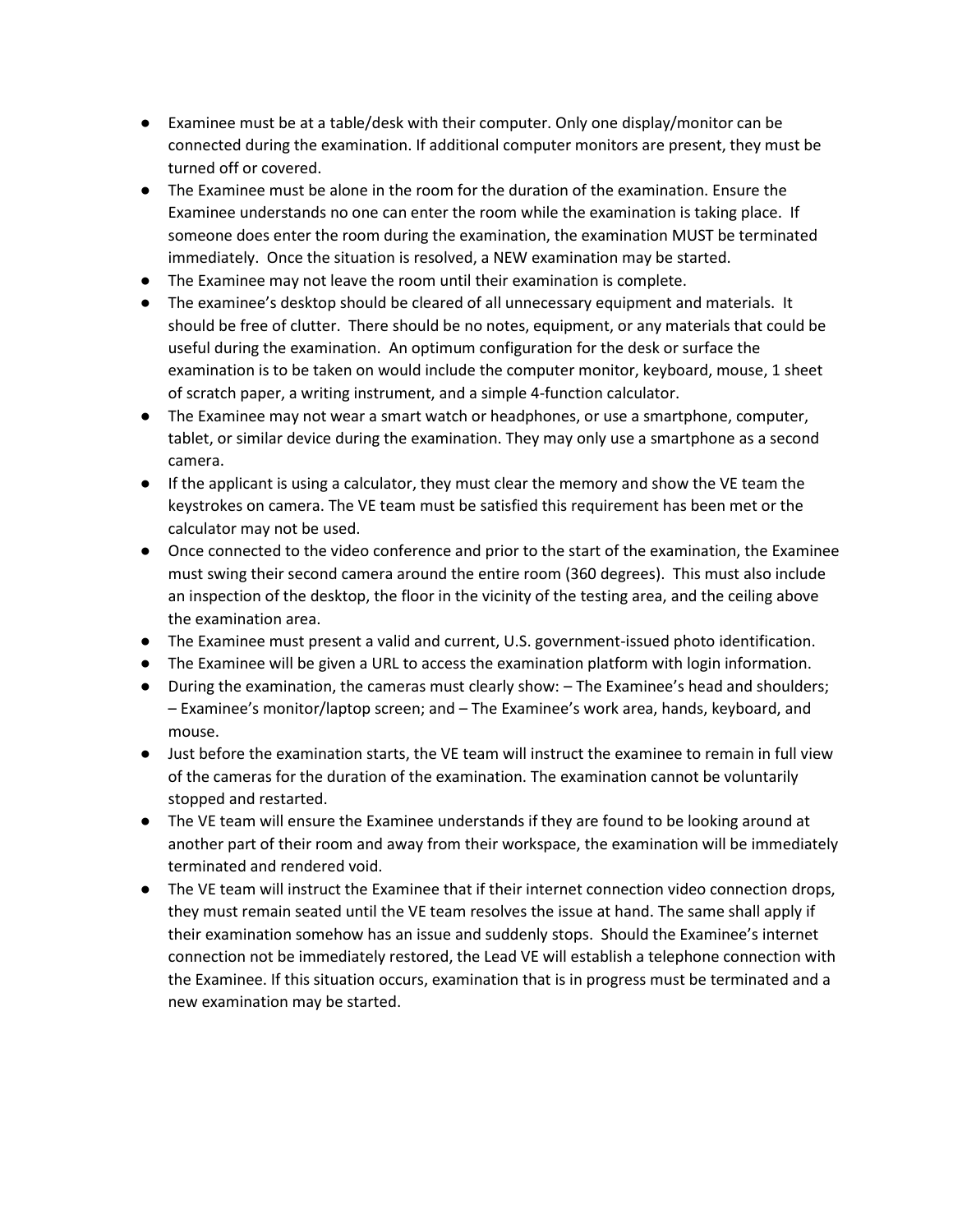# <span id="page-22-0"></span>7 Information Required to Submit for VEC Processing

#### <span id="page-22-1"></span>7.1 Session Package Submission List

- Completed session package (form 605 and CSCE, typically downloaded from our examination platform);
- Green Sheet, filed electronically through Google Forms

#### <span id="page-22-2"></span>7.2 The Green Sheet

The Green Sheet is the form that is filled out by a VE team to report the particulars of a session. The Green Sheet is submitted electronically online and is automatically sent to VEC headquarters.

When you open the form, here is what you will see and expect:

- 1. You will be asked to type in your callsign as the submitter of the Green Sheet.
- 2. Exam Location. Enter the City and State where the examinee(s) are physically located and taking the examination.
- 3. Next item will ask what type of session you had. The available options are In-Person, Remote, and Mixed.
	- a. In-Person: All examinees and all VEs are physically present at the testing location.
	- b. Remote: All VEs are remote from the examinee(s).
	- c. Mixed: This means some of the applicants were physically present for an in-person examination and some were remote. It can also mean that applicants were physically present and one or more of the observing VE's were watching from a different location.
- 4. Date of Exam. Enter the examination date and click "Next".
- 5. When the next page loads, you will begin to enter examinee data. Begin by typing in the examinee's name.
- 6. If the examinee is currently licensed, enter their callsign.
- 7. You will now see a series of boxes for each element (2, 3, and 4). Each column consists of Passed, Failed, License Credit, CSCE Credit, or Not Attempted. If the examinee is already licensed for a particular element, then you will select the "License Credit" box. That also applies if they have an expired license that can be reissued under the Grandfather clause in Part 97 (see this section in the VE Guide for more information). Select the appropriate box(es) and move on to the next step. Make sure that each row of each element in this section has a box selected otherwise you will not be able to continue the form.
- 8. Next question asks if a CSCE was issued to the applicant for passing an exam. This should always be checked "Yes" as we should always be issuing a CSCE for element credit given/earned at a session. If for some reason you select "No", you will need to explain in the Comments section as to why. You should also contact the Chairman to advise.
- 9. If the examinee presents a CSCE for element credit, enter the name of the issuing authority (which VEC), the date, and what element credit is given.
- 10. Enter any explanatory notes in the Comments section related to element credit being given for other than CSCE purposes.
- 11. You will be asked if you have another applicant to enter. If you answer "Yes", you will be brought back to another page identical to the one you just completed for another applicant to be entered into the Green Sheet. If you answer "No", you will be taken to another page.
- 12. The next section is for Session Summary Data.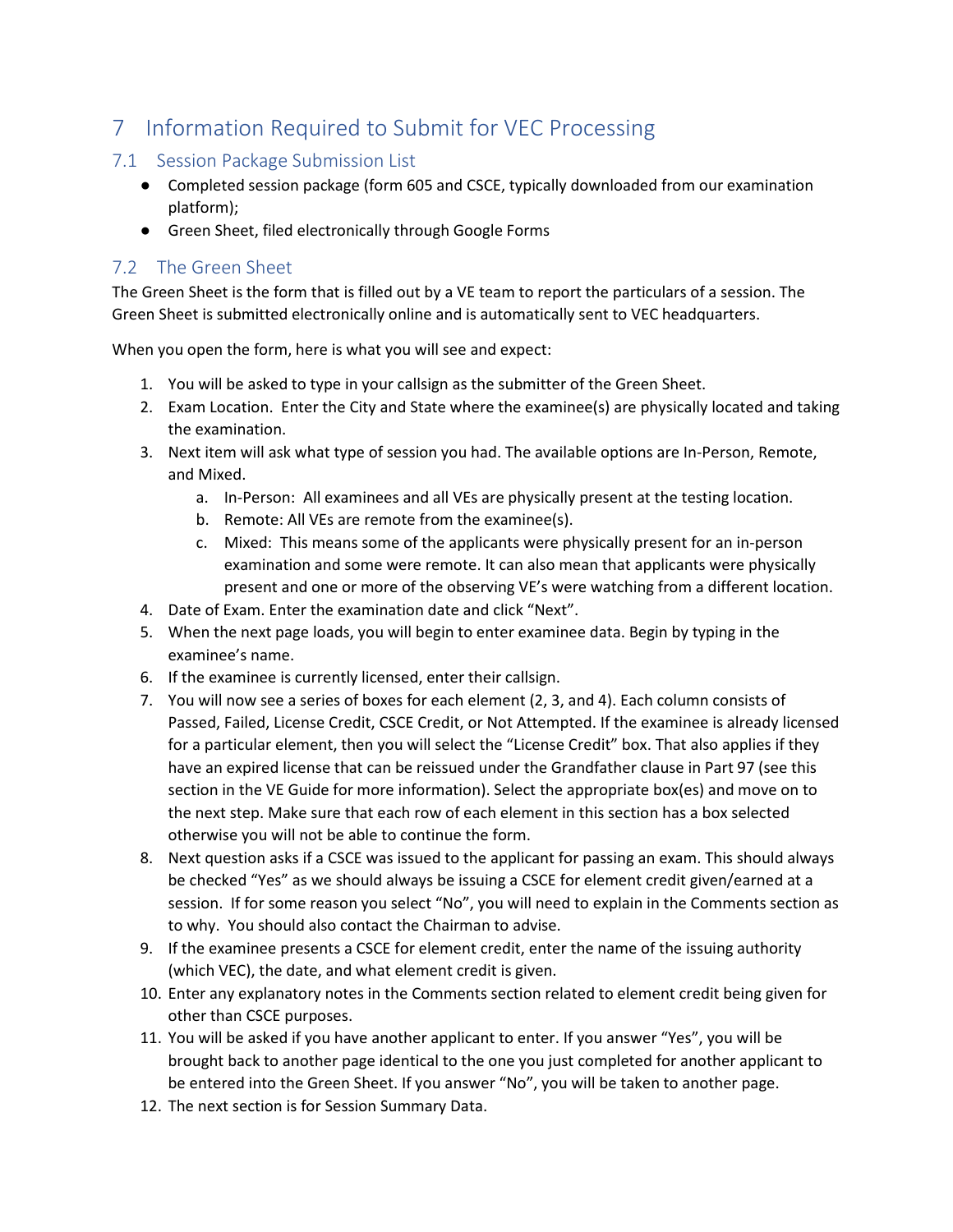- a. First question asks for the Number of People Tested. This is a box where you need to write in the number of people who took examinations. If you had 4 applicants testing and 3 doing administrative updates, you would only indicate that you had 4 people taking a test. The number "Tested" should be the sum of the "No. PASSED" and "No. FAILED".
- b. Next question asks you to type in the number of people that passed at least ONE examination. Even if one or two failed their first attempt and passed a second exam, you still count that as an applicant who "passed".
- c. The next question is the number of applicants that did NOT pass an exam **whatsoever** during the session.
- d. The next question is a count of the number of examinations that were passed during this particular testing session. Simply count the total number of examinations that were passed during the session.
- e. The last question asks for a count of the number of examinations that were failed during this particular testing session. Simply count the total number of examinations that were failed during the session.
- 13. Once you have completed those questions, click Next.
- 14. When the next page loads, you will begin to list each VE that participated in that particular session. The Session Manager is always going to be added first.
- 15. Make sure you log the amount of time that was spent by each VE at the session, typically from the time of arrival until the last examination is completed.
- 16. If you have any comments for a particular VE or particulars that relate to the conduct of a VE that needs to be brought to the attention of the VEC, you will enter it into the Comments section of that page.
- 17. If you have a proctor to add, you will need to answer "Yes" to that question and it will take you to another page where you enter their information, just like you would for another VE. If you do not have a proctor to add, make sure you select "No" and proceed to add the additional VE's that participated in the session.
- 18. Once you have finished entering the third VE in the Green Sheet, you will be asked if more need to be added. If not, you will select No and click "Next", otherwise, select Yes and add the next VE.
- 19. The last question will ask you to "...Click submit to finish." Click on the "Submit" button to send the Green Sheet to VEC headquarters.
- 20. You have now completed the Green Sheet.

#### <span id="page-23-0"></span>7.3 Checking Session Documentation

- Have you completed the Green Sheet for your session?
- Did you return original copies of all CSCE forms to examinees (from other sessions)? For completely remote sessions, the examinee must have provided an electronic/scanned copy of any CSCE for VE team review.
- Did you attach photocopies of any applicable CSCE forms via e-mail and send them to the VEC? These would be forms presented by the applicant that were earned at some previous session.

Keep in mind that the VE's signing the session package indicating that a new license is to be granted or a license is to be upgraded must have all necessary documents and materials attached with the package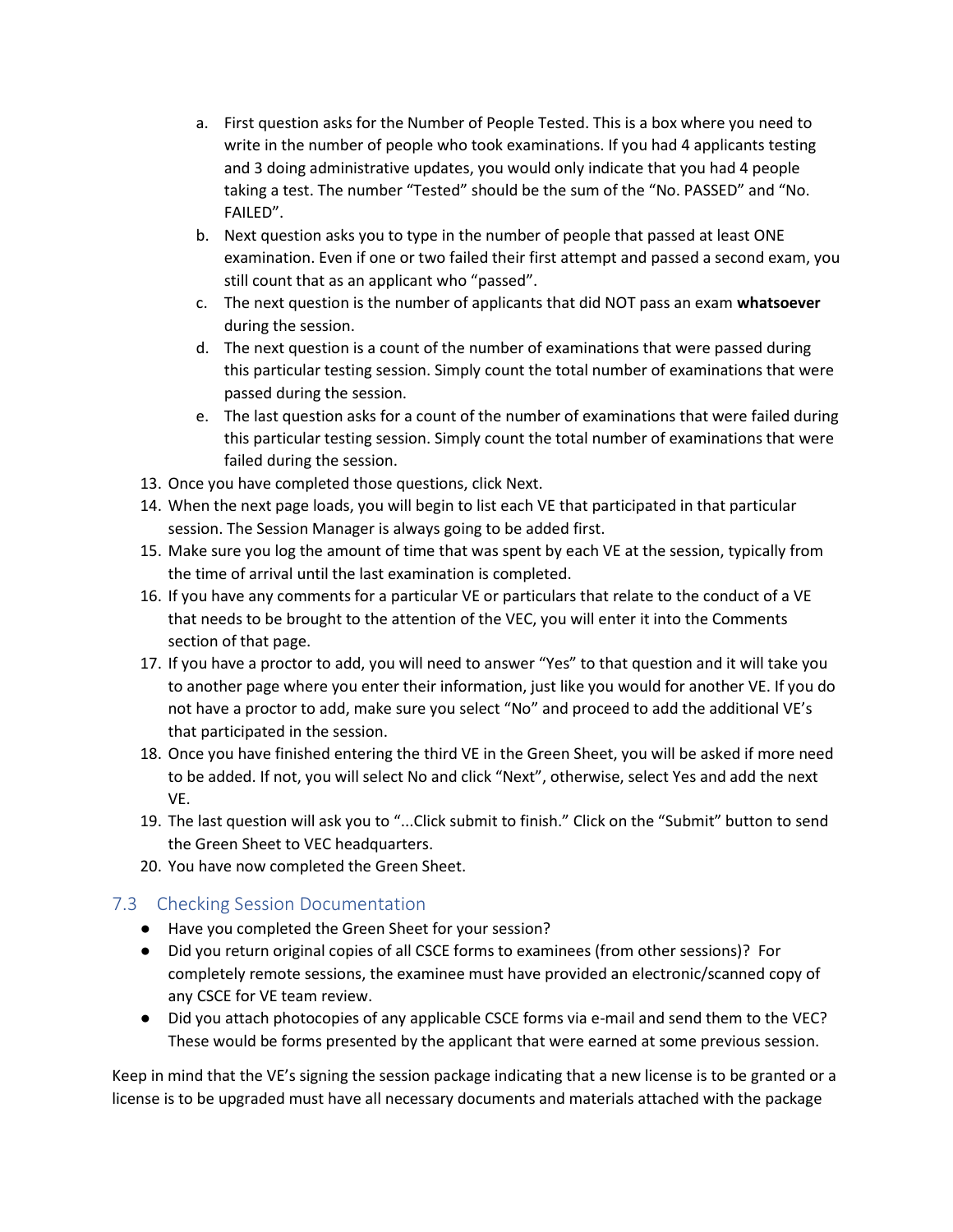**before the document is signed**. Providing a note indicating that the applicant will send a copy of a previous CSCE to VEC headquarters or requesting that the VEC locate a copy of a previously issued CSCE after the 605 is signed is **unacceptable.** If an applicant needs paperwork to accompany the 605, **ALL** that paperwork needs to be present and completely reviewed by the signing VE's prior to signing the 605. Therefore, applicants must ensure that they bring all necessary supporting paperwork to the test session.

# <span id="page-24-0"></span>8 Expired Licenses and Exam Credit

Mark the "License Credit" radio button on the Green Sheet for appropriate elements where applicable as described in this section.

The FCC offers partial credit for expired General, Advanced or Amateur Extra licenses. A license that has expired and gone beyond the two-year grace period will be canceled in the FCC system. The licensee will not automatically qualify for a new license. At a minimum, the previous license holder must take and pass the current Element 2 (Technician) exam at a VE exam session to return to Amateur Radio. The FCC will issue a new call sign and a new license when the Technician exam is passed. Please refer to Expired License Credit section below for further information.

The FCC also offers partial credit for pre-1987 Technician licenses. Please refer to the Pre-1987 Technician License "Grandfather" Credit section 8.3 below.

#### <span id="page-24-1"></span>8.1 Expired License for Exam Element Credit

FCC Rule §97.505(a) offers partial credit to an examinee that has an expired General, Advanced, or Extra license. If an applicant held a General or Advanced license, and has proof of that holding, the FCC will afford credit for the General (Element 3) written exam only. If an applicant held an Extra license, and has proof, the FCC will afford credit for the General (Element 3) and Extra (Element 4) written exams. At VE exam sessions it is the applicant (not the VEs or coordinating VEC) who is responsible for supplying the evidence of holding valid expired license.

The section titled "Valid Forms of Exam Element Credit for Expired Licenses" explains how to verify the license status of someone eligible for such credit under Section §97.505 of FCC Rules.

If their license has been expired for less than 2 years (within the grace period), license holders can simply renew their license. No additional testing is required. Have them fill out a form 605 to indicate they are renewing an expired license, checking the appropriate blocks, or entering information as needed, and submit it with the other paperwork for that exam session. There is no charge for this service.

If their license has been expired for a period exceeding 2 years, they must first take and pass the Technician (element 2) exam. Once that exam is passed, they must then demonstrate proof of having held a license of a "higher" class, such as a General, Conditional, Advanced, or Amateur Extra Class. The fact that they once held a Technician, Technician Plus, or Novice class license does not allow them to skip this step.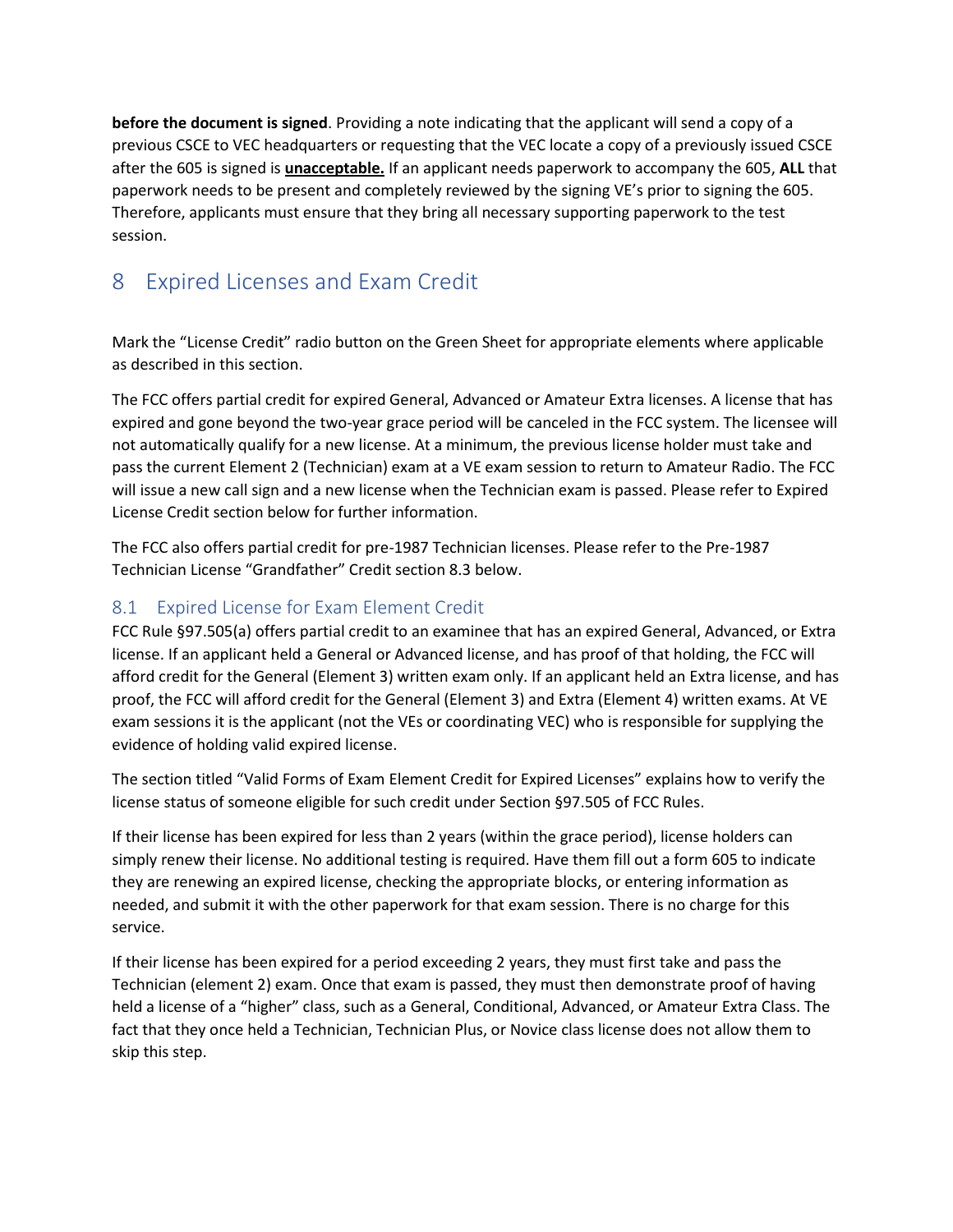Their application for a new Technician license will be processed as for any other applicant. If they have provided acceptable proof of having previously held a General, Conditional, Advanced, or Amateur Extra class license, they will also be upgraded as part of the same process.

The relicensing provisions will generate a new license and call sign. If, after they receive their new license, they want their old call sign back, they can apply via the vanity call sign program if the callsign is still available.

The Anchorage ARC VEC does not process vanity call sign applications. Vanity call signs may be obtained directly from the FCC online by logging into their license account in the FCC License Manager filing system and paying their \$35 application fee.

#### <span id="page-25-0"></span>8.2 Valid Forms of Exam Element Credit for Expired Licenses

At a test session, the VE's will review all credit documents presented by applicants. Applicants who hold an expired General or Advanced license receive General written exam (Element 3) credit per FCC Rules. Applicants who hold an expired Extra license receive General (Element 3) and Extra (Element 4) written exam credit per FCC Rules.

This can be verified if an applicant presents any of the following:

- Per FCC Rule §97.505(a), an original or copy of an original expired FCC issued General, Advanced or Extra license as indicated on the license.
- A REFERENCE COPY of the license printed from the FCC ULS license database or FCC archive database located on the FCC website at<http://wireless.fcc.gov/uls/index.htm?job=home>
- If licensed in the mid-'70s or after, the FCC will issue a 'License Verification Letter' indicating that the applicant was licensed. The FCC stated any requests for verification must be submitted in writing to: FCC, ATTN: Amateur Section, 1270 Fairfield Rd, Gettysburg, PA 17325. The request must include name, address, telephone number, date of birth, call sign issued at that time, and when the license was granted (if exact date is not known, give the approximate time frame). The FCC asks those inquiring to include any information that may be helpful in researching these requests, but it does not need to know details of the examination session, such as where the test was administered or who gave it. "These requests must be researched on microfiche, so they will be very time-consuming," an FCC spokesperson said, adding that no one should expect an overnight response.
- For 1966 or more recent records, the FCC's research retrieval service contractor, Best Copy & Printing, Inc. (BCPI), will obtain the General, Advanced or Extra license certification from FCC records. There is a charge for this service. For assistance in purchasing copies of FCC documents, please contact BCPI directly. Phone: 202-488-5300 or 1-800-378-3160. TTY: 202-488-5562. Fax: 202-488-5563. Email[: fcc@bcpiweb.com](mailto:fcc@bcpiweb.com) Web: http://www.bcpiweb.com/fcc\_research.php
- A 1967 Edition, or later, Radio Amateur Callbook listing is acceptable as proof provided the 'G' (General), 'A' (Advanced) or 'E' (Extra) license class appears on the page next to the call sign listing. Only Callbooks issued Fall 1967 or later will show the license class. Be sure to copy the year of publication reference, if not printed on the page.

#### <span id="page-25-1"></span>8.3 Pre-1987 Technician License "Grandfather" Element Credit

FCC Rule §97.505(a) offers partial credit to pre-1987 Technician licenses. If an applicant held a "Technician" class license prior to 3/21/1987, and has proof, the FCC will afford credit for the General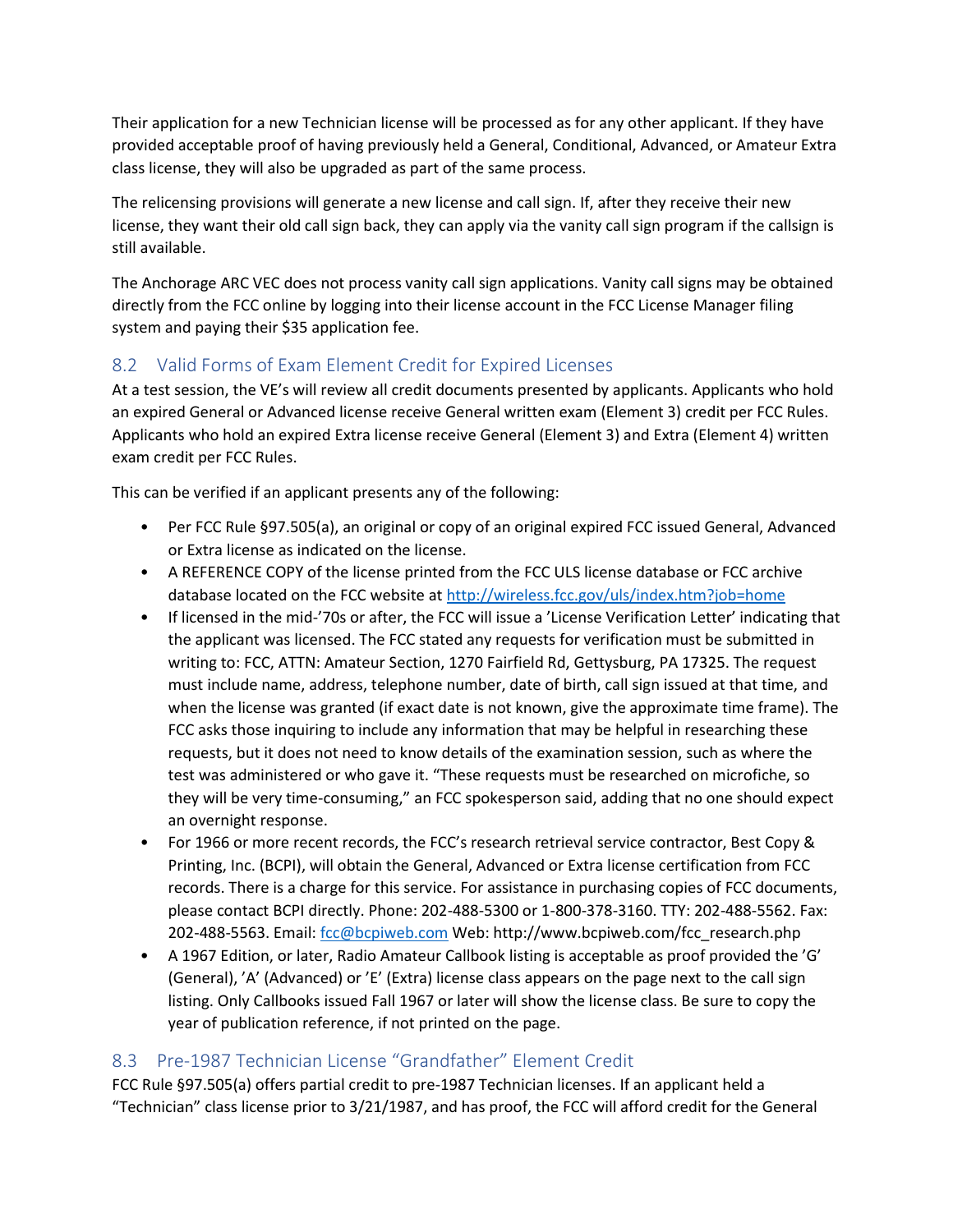(Element 3) written exam only. The FCC does not require the applicant to have been continuously licensed. At VE exam sessions it is the applicant (not the VE's or coordinating VEC) who is responsible for supplying the evidence of holding valid grandfather credit.

The section titled "Valid Forms of Exam Element Credit for Pre-1987 Technician License" explains how to verify the Technician grandfather credit status of someone eligible for such credit under Section §97.505 of FCC Rules.

#### <span id="page-26-0"></span>8.4 Valid Forms of Exam Element Credit for Pre-1987 Technician License

At a test session, the VE's will review all credit documents presented by applicants. For General written exam (Element 3) credit, applicants who took a 50-question Technician/General written exam before March 21, 1987 receive Technician grandfather license credit per FCC Rules.

This can be verified if an applicant presents any of the following:

- Per FCC Rule §97.505(a)(4)s, an FCC Technician license issued before March 21, 1987, as indicated on the license.
- An original Element 3 Certificate of Successful Completion of Examination (CSCE) issued before March 21, 1987.
- If licensed in the mid-'70s or after, the FCC will issue a 'License Verification Letter' indicating that the applicant was licensed as a Technician licensee prior to March 21, 1987. The FCC stated any requests for verification must be submitted in writing to: FCC, ATTN: Amateur Section, 1270 Fairfield Rd, Gettysburg, PA 17325. The request must include name, address, telephone number, date of birth, call sign issued at that time, and when the Technician license was granted (if exact date is not known, give the approximate time frame). The FCC asks those inquiring to include any information that may be helpful in researching these requests, but it does not need to know details of the examination session, such as where the test was administered or who gave it. An FCC spokesperson said that "These requests must be researched on microfiche, so they will be very time-consuming . . . no one should expect an overnight response."
- For 1966 or more recent records, the FCC's research retrieval service contractor, Best Copy & Printing, Inc. (BCPI), will obtain the pre-1987 technician certification from FCC records. There is a charge for this service. For assistance in purchasing copies of FCC documents, please contact BCPI directly. Their contact information is as follows:
	- Phone: 202-488-5300 or 1-800-378-3160.
	- TTY: 202-488-5562.
	- Fax: 202-488-5563.
	- Email: fcc@bcpiweb.com
	- Web[: http://www.bcpiweb.com/fcc\\_research.php](http://www.bcpiweb.com/fcc_research.php)
- A 1987 Edition, or earlier, Radio Amateur Callbook listing is acceptable as proof provided the 'T' (Technician) license class appears on the page next to the call sign listing. Only Callbooks issued Fall 1967 or later will show the license class. Be sure to copy the year of publication reference if year is not printed on the page.
- QRZ.COM has posted on their website a copy of their very first Amateur Radio CD ROM product as originally published in 1993. This searchable database contains license records from 1983 to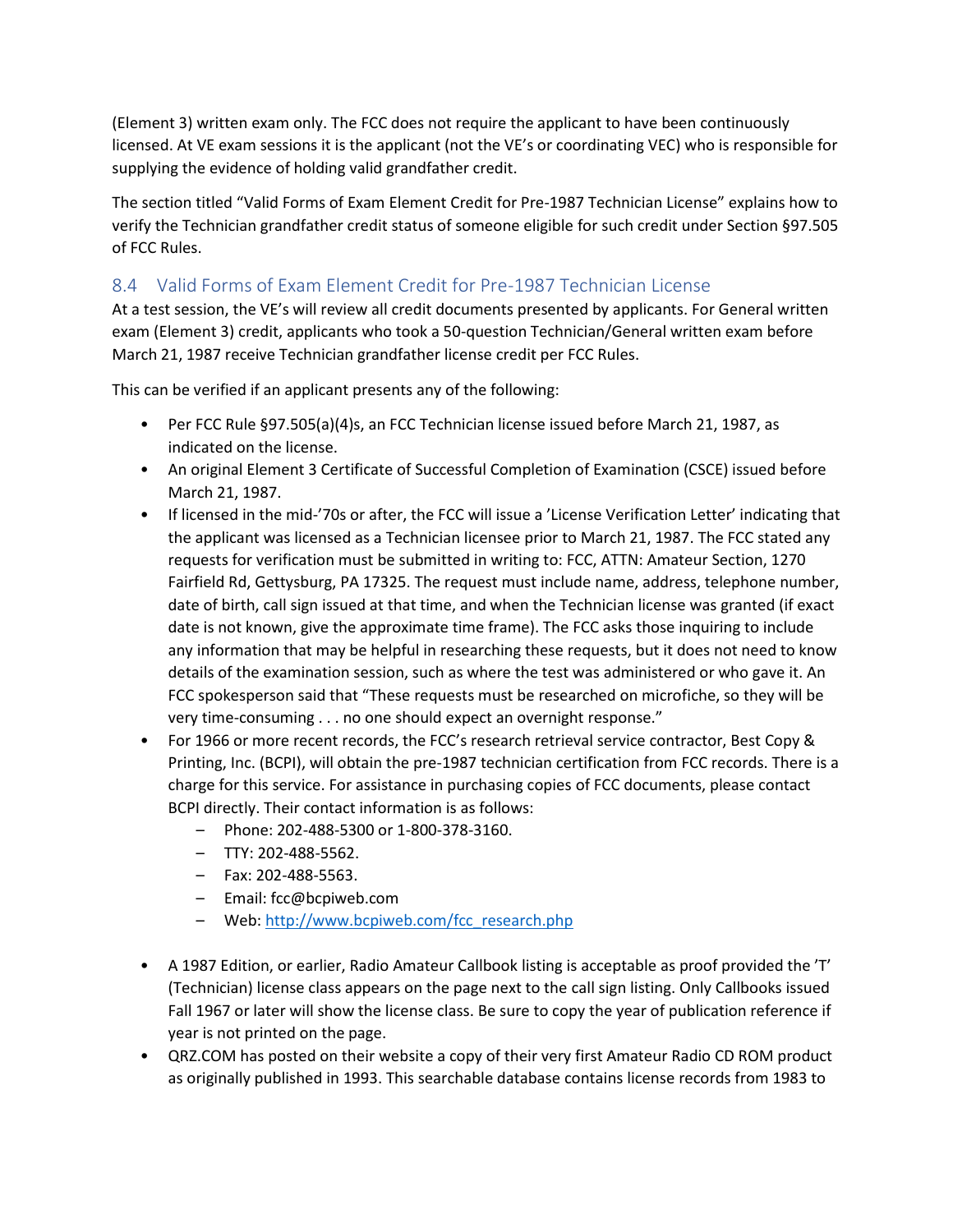1993. A printout of such a listing from the CD ROM or the web page, showing a Technician license effective or begin date prior to 3/21/87 is acceptable.

#### <span id="page-27-0"></span>8.5 CSCEs for Exam Element Credit

At an exam session the VE's will review all credit documents presented by applicants. Per FCC Rule §97.505(b), a Certificate of Successful Completion of Examination (CSCE) issued within the previous 365 days at a VEC sponsored exam session, is acceptable proof for the Element(s) indicated on the form.

All VE teams need to be fully aware that the applicant MUST present an original copy of the CSCE to receive credit for that element! Additionally, if a VE team can not verify the authenticity of a CSCE, the Lead VE should contact their Lead VE or Anchorage ARC VEC Chairman for further instructions. We can, and will, contact the issuing CSCE authority to verify its authenticity if we deem it necessary.

With the changes to the speed at which licenses are being granted by the FCC, this is not likely to come up unless the applicant took their exam on a Friday evening, gets their CSCE, and goes for an upgrade on that following weekend. Again, rare but if it does happen, make sure that the applicant presents their original CSCE.

CSCE Special exception: Photocopies may, in special circumstances, be acceptable provided they contain the valid original signatures (in ink) of 3 current Anchorage ARC VEC VE's (in addition to any signatures that may appear on the copied original) attesting that the copy is a certified copy of an original CSCE form, and a reasonable explanation of why the original is not available. Acceptance of photocopied CSCE forms will be considered on a case-by-case basis and is NOT guaranteed.

#### <span id="page-27-1"></span>8.6 FCC Rule Pertaining to Element Credit

FCC Rule §97.505 Element Credit. The administering VE's must give credit as specified below to an examinee holding any of the following license grants:

| <b>Operator Class</b>                                                  | Unexpired (or within the grace<br>period) | <b>Expired and beyond the</b><br>renewable grace period |
|------------------------------------------------------------------------|-------------------------------------------|---------------------------------------------------------|
| Amateur Extra                                                          | Not Applicable                            | Elements 3 and 4                                        |
| Advanced, General, or<br>Technician granted before<br>March 21, 1987   | Elements 2 and 3                          | Element 3                                               |
| Technician Plus or Technician<br>granted on or after March 21,<br>1987 | Element 2                                 | No Credit                                               |

# <span id="page-27-2"></span>9 Creating a New VE Team

The Anchorage ARC VEC gladly accepts new teams into our program. To be eligible, one must first meet some basic requirements and conditions prior to being approved as a team. They are as follows:

• The team must have a Lead VE and at least 2 other members. That Lead VE must hold a valid Amateur Extra class license and already be accredited or become accredited as a Volunteer Examiner with the Anchorage ARC VEC.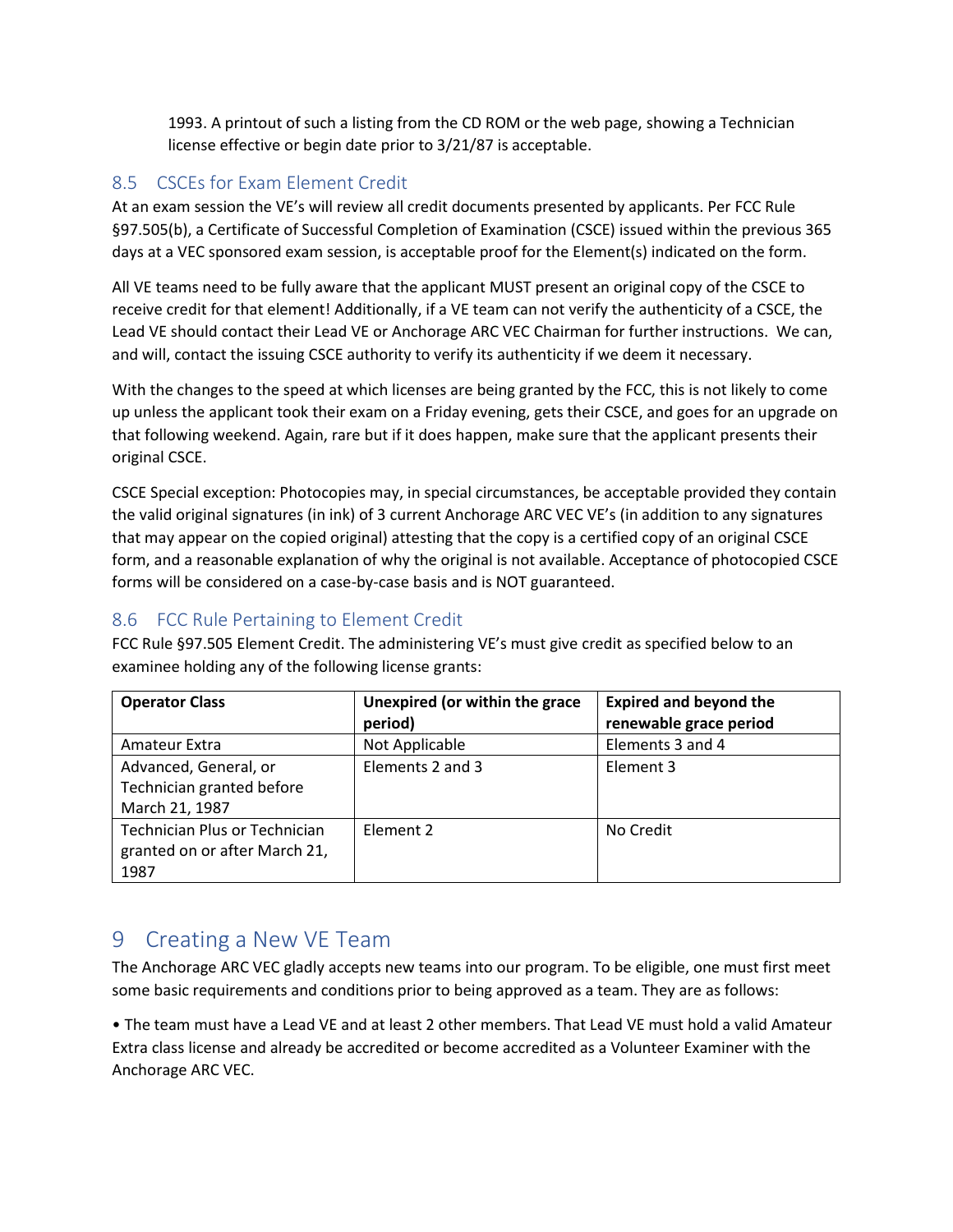• The team must be willing to utilize our web-based platform for amateur radio license testing and electronic document preparation. This can be implemented by using several laptop or desktop computers with a reliable internet connection.

• Once approved as a new team by the Anchorage ARC VEC Chairman, the Lead VE and at least 2 VE team members will have thirty (30) days to successfully complete their written VE examinations and to establish accounts on the various web-based services we use. Failure to complete these activities will result on the team being dropped.

• The team must be willing to coordinate and sponsor the addition of new VEs in their group by sending them to our online application to undergo the accreditation process. Sponsorship simply means you are willing to take them on as part of your team and authorize them to submit an application. The Anchorage ARC VEC Chairman will rely on the Lead VE to ensure accuracy of this information and cross check all incoming applications for new VE's.

• As new VE's are added to a team, the Lead VE shall ensure that each VE meets our requirements to remain active in our program. This can be done by simply delegating VE's to participate in certain inperson and/or remote examination sessions to help team members remain active in our VEC program.

• The team must be willing to conduct a minimum of three sessions per calendar year. This gives any accredited VE's in their team an opportunity to easily fulfil the requirement of participating in at least 1 examination session over a 12-month period to remain active in our VEC program.

• All VEs must provide the Anchorage ARC VEC current contact information, which will be listed on our web site, to also include physical location for in-person examinations.

If the new VE team can meet the basic requirements, we welcome you to apply. To begin, please fill out the form on our web site and we will begin the process. The nominated Lead VE must complete this form and be able to provide information as to where examination sessions will be administered, etc. once the VEC Chairman approves the application. When we receive and approve the application, we will inform the prospective Lead VE that they are permitted to apply for accreditation into our program. For more information or additional questions, please direct any inquiries to the VEC Chairman via email at [vec@kl7aa.org.](mailto:vec@kl7aa.org)

# <span id="page-28-0"></span>10 Volunteer Examiner Accreditation

#### <span id="page-28-1"></span>10.1 Volunteer Examiner Requirements

VEs must meet the following requirements:

- Be accredited by the coordinating VEC (in our case, the Anchorage ARC VEC);
- They must be at least 18 years of age;
- Be a person who holds an amateur operator license of the classes specified below:
	- o Amateur Extra, Advanced or General Class in order to administer a Technician Class operator license examination;
	- o Amateur Extra or Advanced Class in order to administer a General Class operator license examination;
	- o Amateur Extra Class in order to administer an Amateur Extra Class operator license examination.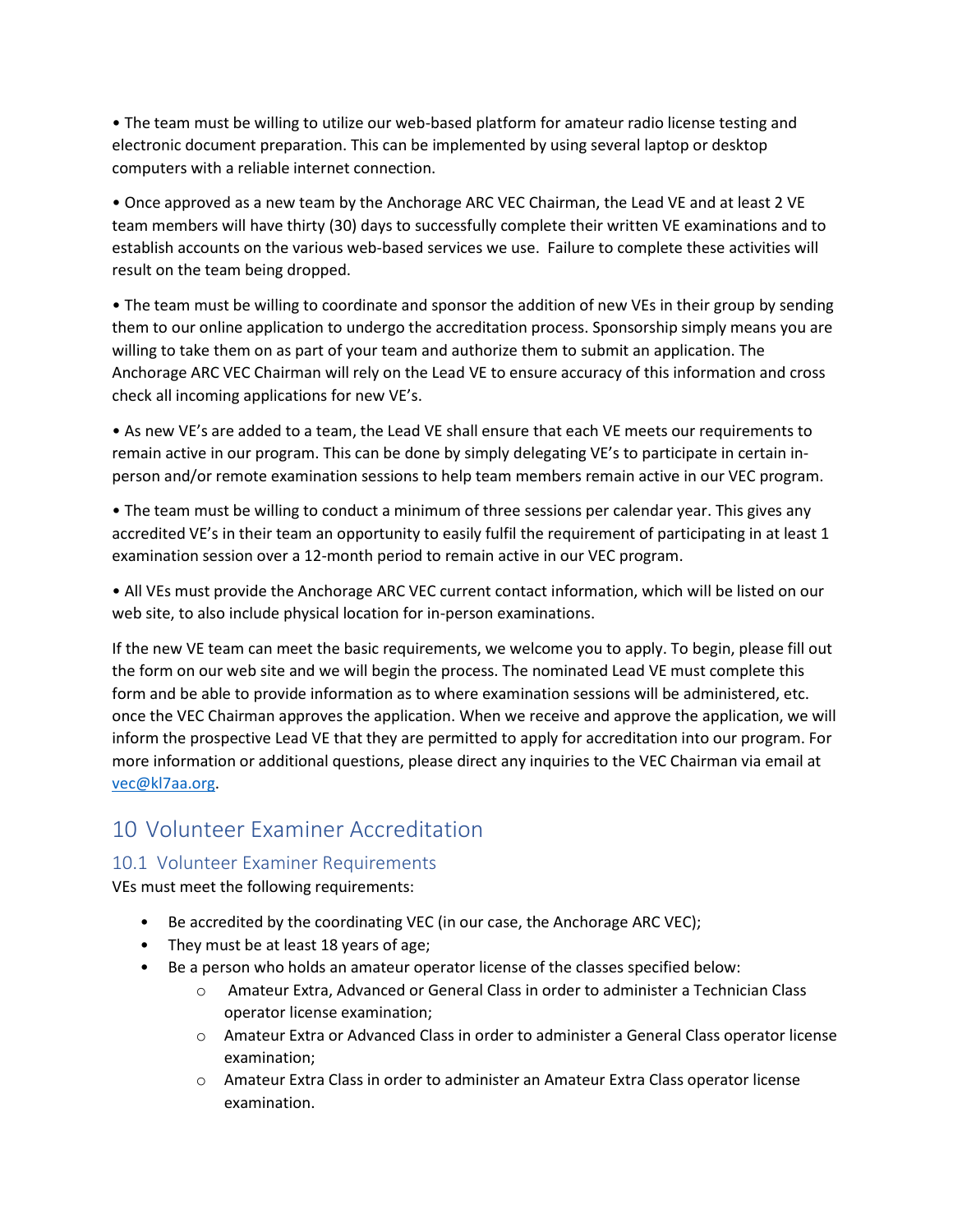- Not be a person whose grant of an amateur station license or amateur operator license has ever been revoked or suspended.
- MUST be sponsored and approved by the Lead VE from the team you will be serving with prior to applying (i.e., sponsorship); and
- You must agree to abide by the policies and procedures set forth by the Anchorage ARC VEC.

The following elements below can be administered by a qualified VE or proctor holding the appropriate class of amateur radio license:

- Technician class (Element 2) license examinations may be administered by VE's or an eligible proctor holding a General, Advanced or Amateur Extra class license.
- General class (Element 3) license examinations may be administered by VE's or an eligible proctor holding an Advanced or Amateur Extra class license.
- Amateur Extra (Element 4) class license examinations may ONLY be administered by VE's or an eligible proctor holding an Amateur Extra class license.

Note: As of April 15, 2000, no new tests are being administered for ADVANCED or NOVICE class licenses. Individuals holding such licenses may renew them as long as they wish. Also, testing for Morse Code is no longer required.

#### <span id="page-29-0"></span>10.2 Applying to Become a Volunteer Examiner

You apply to become a VE by entering some personal data, such as your name, amateur radio call sign, mailing address, name of your sponsoring team and contact information on a standard web-based application form. You must certify that certain statements on the form are correct and that you agree with the terms and conditions detailed on the application form.

If you are applying as a new Lead VE, you MUST first apply to create a team. Upon having your team approved by the VEC Chairman, only then will you be allowed to apply for VE accreditation, provided your newly created team has been added to our list. Unless you receive prior approval from the Lead VE and plan to serve in south central Alaska, do NOT select the Anchorage Amateur Radio Club as your sponsoring VE Team!

The application for becoming a Volunteer Examiner is available ONLY as a web form from the Anchorage ARC VEC web page. Be sure you read the form and agree to the conditions it contains before submitting it. If you do not agree with these conditions, we cannot accept your application.

Once you have submitted your application, it will be reviewed by the Anchorage ARC VEC Chairman to confirm you are indeed eligible to become a VE and verify you have been authorized by the Lead VE of your sponsoring team to apply. As soon as your application is approved, you will be sent a link to take the 30 question, open book online examination.

The examination is intended to make sure VE applicants are familiar with the basic requirements and procedures of the VE program. The examination must be completed within 2 weeks of being assigned. A score of 85% is required to pass. Missed questions on a passed exam will be reviewed with the applicant prior to being accredited. Missed questions on a failed exam will NOT be reviewed with the applicant. This failure suggests that more review of the VE guide and of Part 97 is needed by the applicant.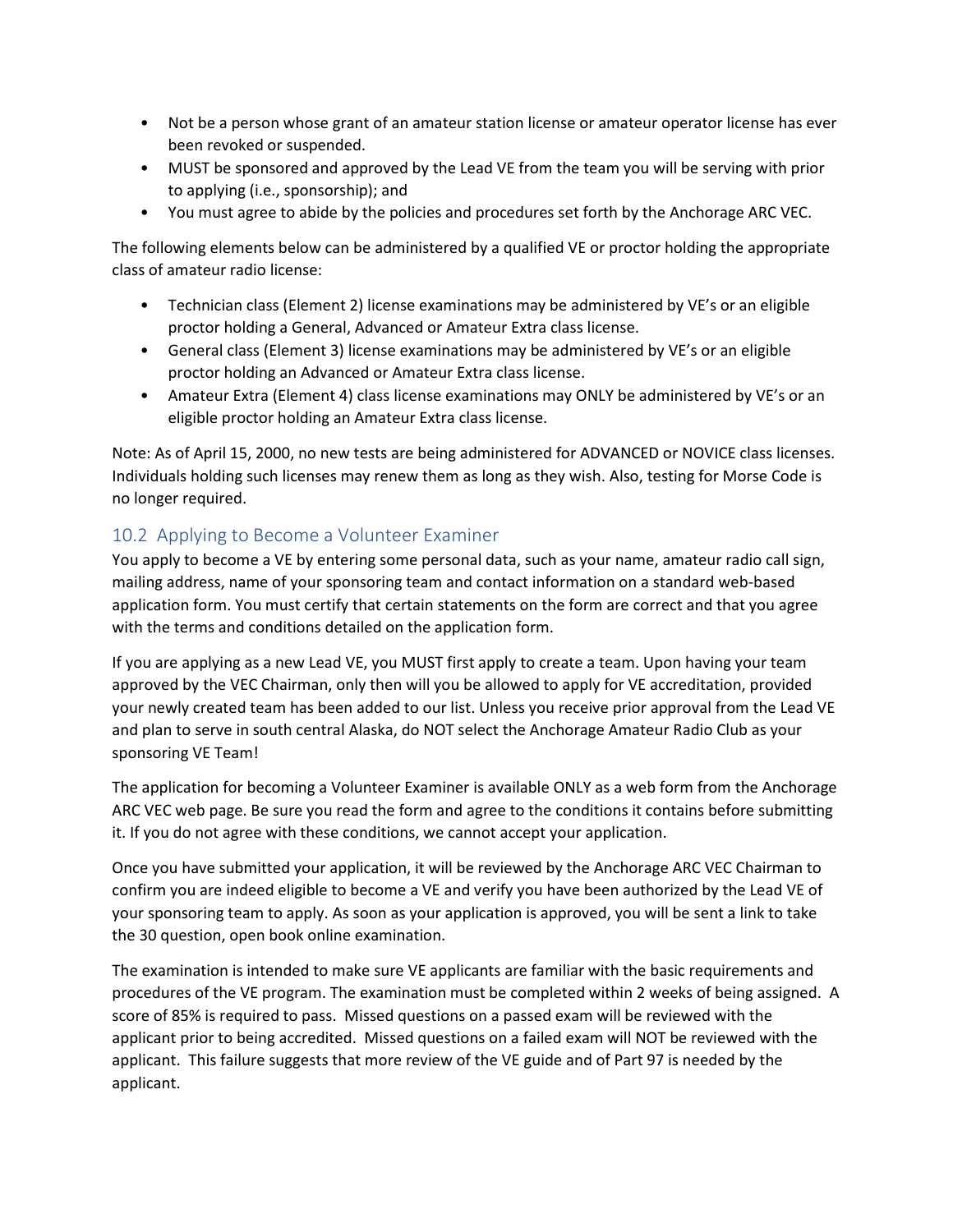#### <span id="page-30-0"></span>10.3 Important Information About Maintaining Your VE Accreditation

To maintain your status as an active VE in our program, you are required to participate in at least one examination session every 12 months. This can be via a remote session or via an in-person session.

VEs who have not participated in at least one examination session over the past 12 months must simply retake and pass the VE open book examination to maintain their accreditation.

VEs who do not maintain their accreditation status as indicated will be disaccredited until such time as they retake and pass the VE open book examination.

#### <span id="page-30-1"></span>10.4 Voluntary Accreditation Termination

You may voluntarily terminate your accreditation as a VE if the need arises. To do so, simply contact the VEC Chairman to advise your desire to be removed from the program. If you desire to become reaccredited in the future, you will need to apply as a new VE and re-take the open book VE examination.

# <span id="page-30-2"></span>11 Processing Relicensing Applications at Exam Sessions

#### <span id="page-30-3"></span>11.1 General

The FCC released rules dealing with relicensing for individuals whose license has been expired for a period exceeding 2 years and 1 day from the expiration date of their last active license. These procedures are outlined in Section 8.1 of this VE Guide.

If an applicant wants to take advantage of this rule, they must provide you with their documentation, as clearly outlined in Section 8 of this VE Guide. We will keep copies of this documentation on file, so please make sure the applicant receives their originals back. Do make sure the copies of their documentation are legible! If they are not legible, we will NOT process an application for them to receive credit.

The applicant must take and pass a new Technician class license examination (element 2). VE teams shall administer the examination as if the applicant was a new operator. If you are a team that submits directly to the FCC, you MUST notify the VEC Chairman of an applicant who wishes to be relicensed under this rule.

If the applicant's documentation is questionable, you must contact the VEC Chairman. Issue a CSCE for a new Technician class license and submit an upload file for a new Technician class license. Hold the applicant's paperwork relative to the previous license class send it directly to VEC headquarters for further review. Be sure to have the applicant provide a telephone number in case we need to contact them for further information or documentation. If the applicant does not have all their upgrade documentation handy for the first submission, send in what you have and the VEC will work with the applicant to sort out the details from there.

VE teams are instructed to make their own assessment as to the validity of the applicant's upgrade request even if some of the documents are not yet available. Send additional notes and information to VEC headquarters for further processing.

For situations like this, any VE team processing an applicant for license credit is required to send a scanned or photocopy of the supporting documentation to VEC headquarters. Keep in mind, we already receive all of this for an applicant to receive a new Technician class license. You will add to this a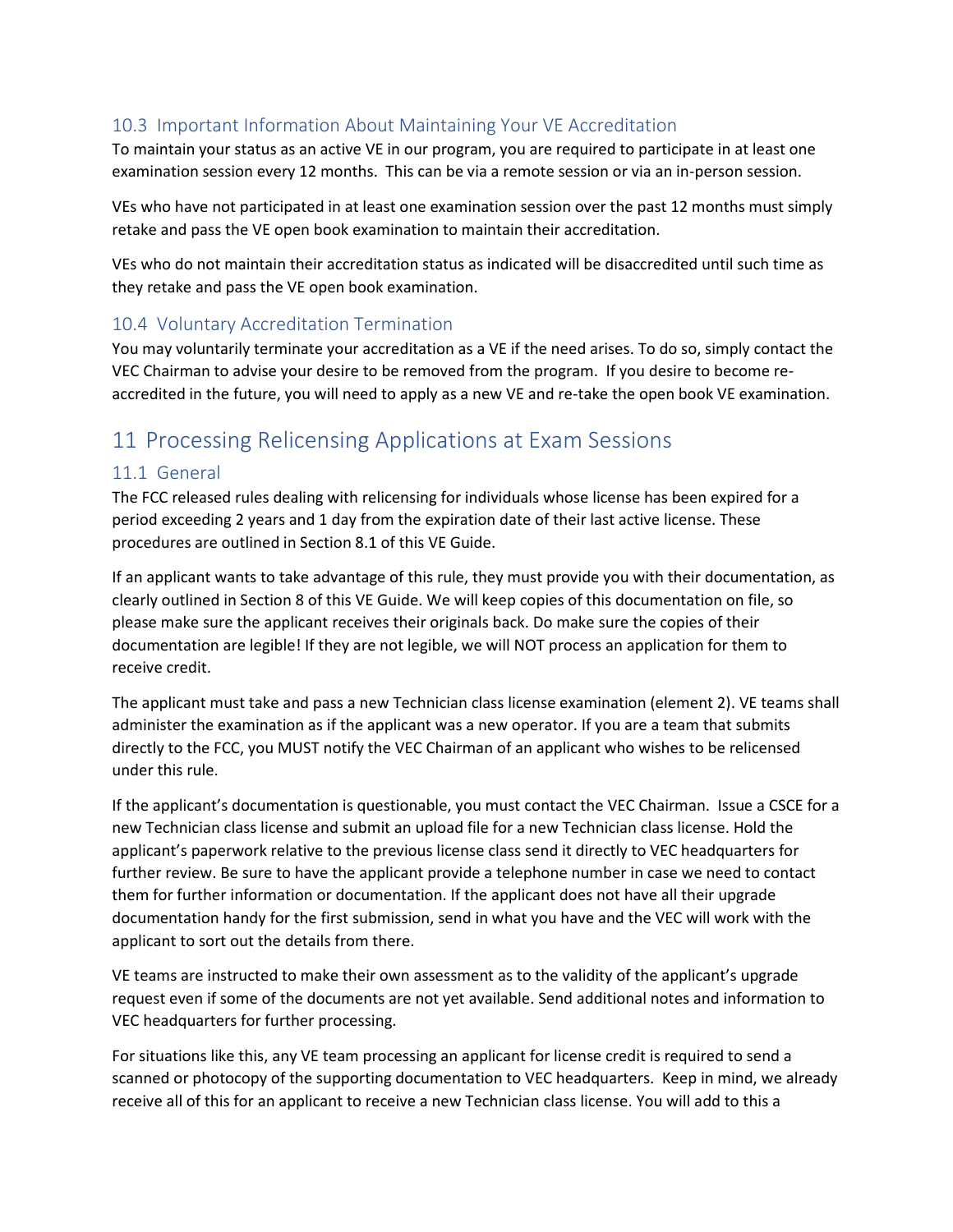completed and signed affidavit form and clear, legible copies of any proof they are providing in the form of an email attachment.

Once everything is received, it will be carefully reviewed. If everything is verified, a new form 605 will be prepared and circulated between the applicant and three AARC VEC VEs. Once the new form 605 is completed, a CSCE will be provided to the applicant and the upgrade will be uploaded to the FCC so that the prior license class can be restored. If the materials concerning their previous license do not appear to be valid, the applicant will still hold a Technician class amateur radio license and they can still operate under the parameters afforded to that class of license.

#### <span id="page-31-0"></span>11.2 Affidavit Forms and Verification of Facts

Every person wishing to take advantage of this rule must complete an affidavit that states they are entitled to receive credit for elements previously passed. This affidavit is their statement that they are the same person as shown on the expired license.

If the applicant's current name and address are the same as indicated on the expired license, only the applicant needs to complete the affidavit. However, if the applicant's current name OR address is different that than indicated on the expired license, the affidavit will ALSO need to be signed by two witnesses who can attest to the applicant's identification.

The affidavit is required even if their current name and address match the expired license. Affidavits are completed via DocuSign and routed by VEC Headquarters. The affidavit is different from and separate from the regular Form 605 that all applicants submit. In the case of relicensing, both forms are required.

Even with a signed affidavit, additional scrutiny from the VE team is needed to determine if the declared facts are plausible. For example, does the age of the applicant seem appropriate for a person licensed previously? A person that presents an expired amateur radio license that was originally issued 30 or more years ago, but whose current identification (a driver's license, for example) indicates they are only 40 years old (or less) should raise a "red flag". Guard against a situation where someone is attempting to claim credit for an expired license that was held by someone else with a similar name or address. VE's should use their judgment and experience, along with any documentation provided by the applicant, to decide if the facts are indeed plausible.

Unless the applicant can show an expired General, Conditional, Advanced, or Extra class license that also shows the same name and mailing address as their current information, they will be required to provide additional documentation.

If the applicant presents an expired license where the mailing address on the license is different from their current information, they must also provide a satisfactory explanation for the discrepancies. The reasons for a discrepancy could be as simple as the applicant having moved one or more times since the issuance of the now expired license. Remember that the FCC requires licensees to keep them informed of their current mailing address. However, if the applicant's former license has been expired for several years, they would not have been required to keep the FCC informed of changes that occurred while the license was not in effect.

The applicant should be able to show documentation proving that they lived at the former address, or in the case of a name change, when and for what reason they changed their name. This could be established by other documents such as voter ID cards, old driver's licenses, old QSL cards, old bank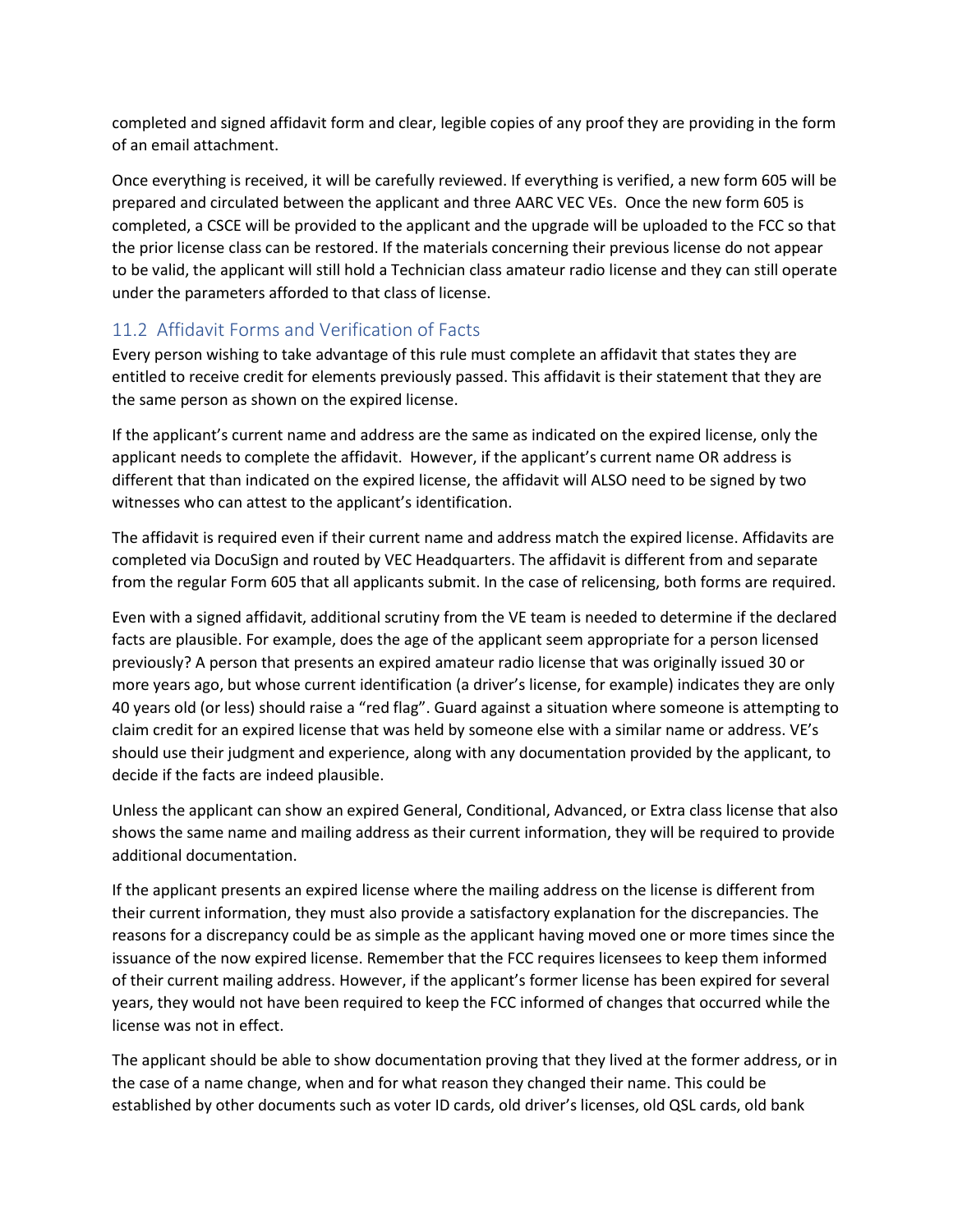statements or tax forms, etc. Our goal is to detect and disallow applications where someone is attempting to take advantage of a similar name, but who is not actually the person who held the expired license.

This situation will most often apply to an applicant has changed their last name because of changes in their marital status (but there could be other reasons, applicable to either a man or a woman). In any case, we are looking for similar documentation to that needed for address changes. Use the same basic verification processes as previously mentioned for address discrepancies.

Be absolutely certain that everything is in agreement before accepting someone's claim for element credit via an expired license. VE team members will not be held liable if they do not accept someone's credentials. In fact, we are not required to accept anything. In case of a dispute, the VEC Chairman will resolve the issue. It is up to the applicant to prove their case to the satisfaction of the examiners – be fair but be sure. If you are for any reason unsure, don't do it!

A closing set of instructions for all VE teams: If you are unable to immediately verify a person's previous license, you are required to contact your Lead VE or the Chairman as soon as possible for further instructions. These situations do not happen very often, and the general rule of thumb is to administer their Technician class license exam then send the paperwork in question to VEC headquarters for further review.

# <span id="page-32-0"></span>12 Morse Code Examinations

While Morse Code is no longer required for amateur radio licensing in the United States, many operators have asked about getting some sort of proof showing proficiency in international Morse Code for the purposes of overseas operating, whether it be temporary or in lieu of relocating as an immigrant.

Through approval from the European Conference of Postal and Telecommunications Administrations (CEPT), we are able to offer international Morse Code examinations to meet requirements in any country that is under agreement with CEPT. Anchorage ARC VEC offers examinations to prove proficiency in the Morse code at various speeds.

#### <span id="page-32-1"></span>12.1 Morse Code Requirements

To receive certification attesting an operator's proficiency in Morse code, the following criteria must be met:

- 1. The operator must pass an examination that demonstrates their capability to send and copy at 5, 7, 10 or 12 words per minute. NOTE: It is the applicant's responsibility to ensure they become certified at the speed required for the country they are to operate. They should check with the country they are planning to operate in for their requirements. Most require the operator to be able to send and copy 10 or 12 words per minute.
- 2. The applicant must correctly send, by hand, a plain-language text provided by the examiner team, in international Morse code, for a minimum of three (3) consecutive minutes, at a speed of not less than 5, 7, 10, or 12 words per minute as appropriate for the certification being attempted, using an ordinary radiotelegraph key, a semiautomatic key or an electronic hand key.
- 3. The applicant must correctly receive, by ear, a plain-language text provided by the examiner team, in international Morse code, for a minimum of three (3) consecutive minutes, at a speed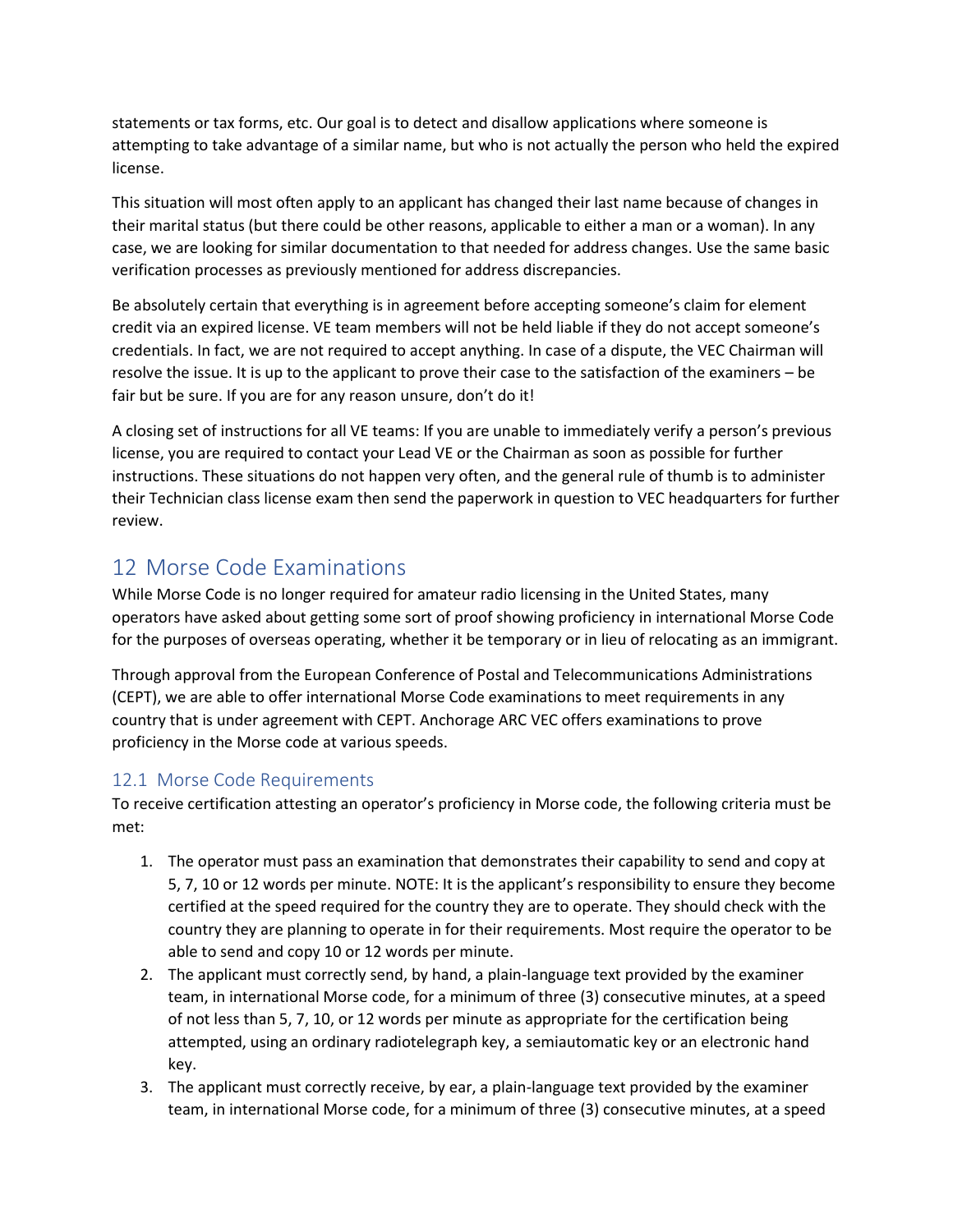of not less than 5, 7, 10, or 12 words per minute as appropriate for the certification being attempted, copying legibly by hand, typewriter, or word processor.

- 4. A Morse code "word" consists of five characters based on the PARIS method. The letters A through Z are counted as one (1) character each, and figures and punctuation marks are counted as two (2) characters each.
- 5. Examinations for Morse code proficiency shall contain the following: Letters A through Z, numbers 0 through 9, the period, comma, question mark, the slant bar (i.e.  $\cdot$  "/"), commonly used "Q-Signals", and commonly used prosigns such as "BT", "AR", "SK" and "EE".
- 6. The examination given for copying international Morse code can be administered by hand, cassette tape, or computer-generated code. Timing and length of text must be closely observed.
- 7. On the Copying Proficiency Examination, Morse code shall be sent using the Farnsworth method with a character speed of 12WPM and a word speed of 5, 7, 10, or 12 WPM as appropriate for the examination.
- 8. On the Sending Proficiency Examination, the speed of the characters sent by the applicant is immaterial, so long as the necessary number of characters is sent within the three (3) minute examination period. At 5 WPM, 75 characters shall be sent; at 7 WPM, 105 characters shall be sent; at 10 WPM, 150 characters shall be sent; and at 12 WPM, 180 characters shall be sent. Failure to send the necessary number of characters as indicated shall constitute a failure of the sending examination.
- 9. Operators seeking international Morse code certification for an amateur radio operator license issued by a foreign authority must be in possession of a valid license in their home country prior to an examination being administered.

#### <span id="page-33-0"></span>12.2 Morse Code Grading Structure

Grading examinations for Morse code proficiency shall be graded by the following method:

- 1. Examiners shall allow three (3) minutes at the end of the receiving test for applicants to review their copy and make any changes or corrections, if necessary.
- 2. Each character missed on the sending and receiving evaluations shall reduce the final score by the following percentage points:
	- a. 5WPM 1.33%,
	- b. 7WPM 0.95%,
	- c. 10 WPM 0.67%, and
	- d. 12 WPM 0.56%
- 3. Therefore, the number of characters missed on each examination shall not exceed:
	- a. 5WPM 15,
	- b. 7WPM 21,
	- c. 10 WPM 30, and
	- d. 12 WPM 36
- 4. On the Sending Proficiency Examination, an applicant can correct an error by sending eight (8) dits in rapid sequence.
- 5. To pass, the operator must receive a final mark of 80 percent on the copying evaluation and 80 percent on the sending evaluation.